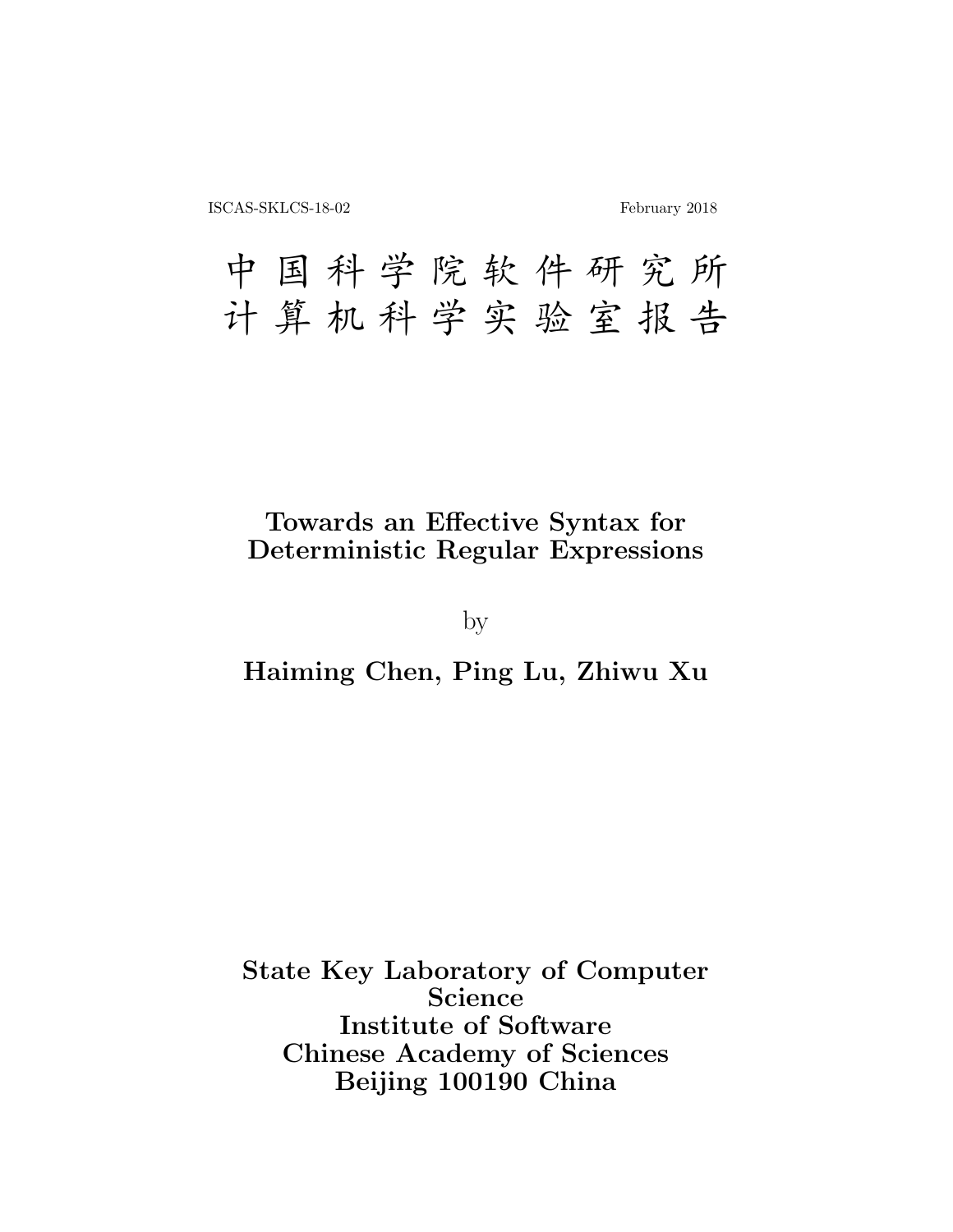Copyright©2018, State Key Laboratory of Computer Science, Institute of Software.

> All rights reserved.Reproduction of all or part of this work is permitted for educational or research use on condition that this copyright notice is included in any copy.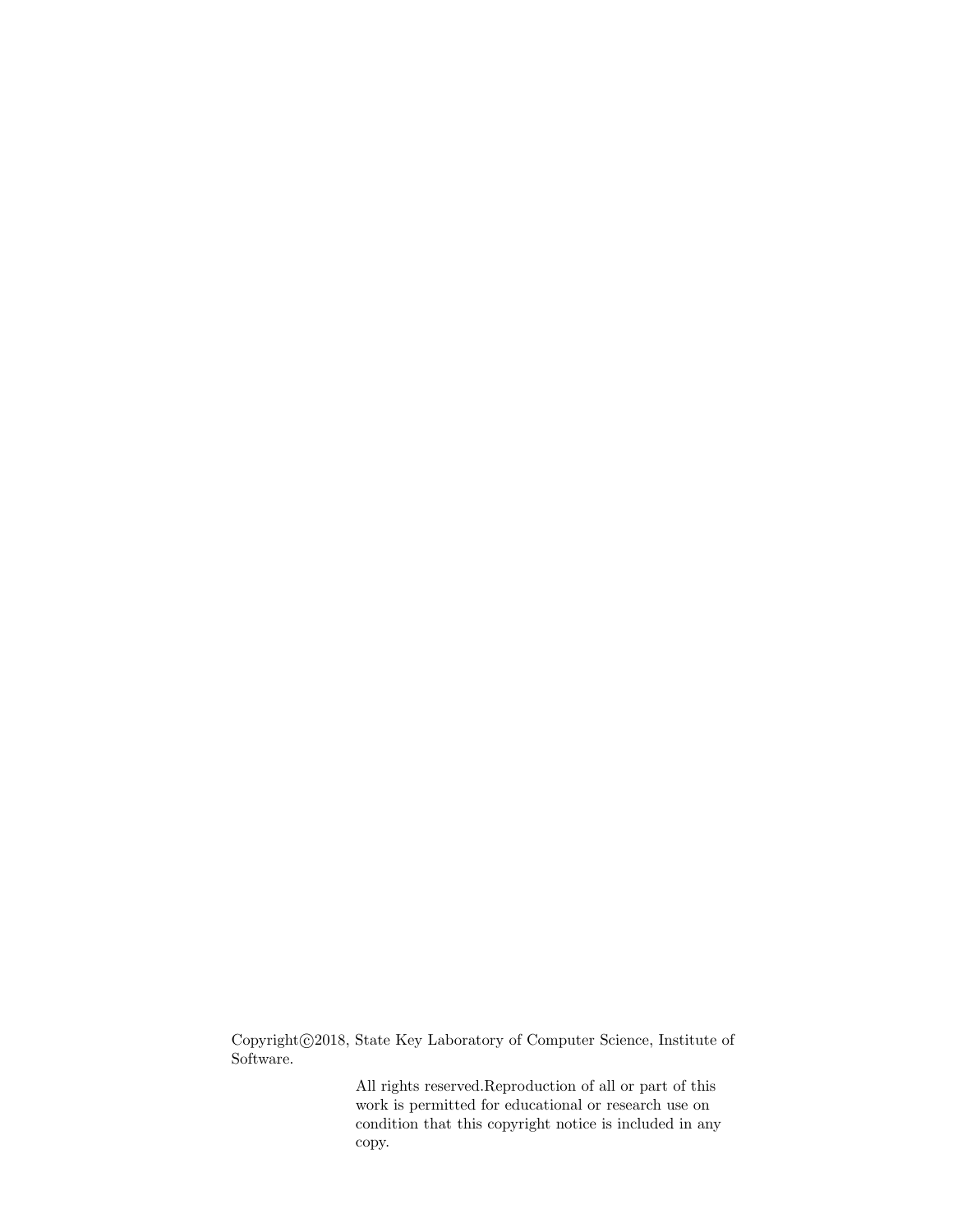## Towards an Effective Syntax for Deterministic Regular Expressions

Haiming Chen

State Key Laboratory of Computer Science, Institute of Software Chinese Academy of Sciences, Beijing 100190, China

> Ping Lu BDBC, Beihang University

Zhiwu Xu College of Computer Science and Software Engineering Shenzhen University, Shenzhen 518060, China

#### Abstract

Deterministic regular expressions (DREGs) are a core part of XML Schema and used in other applications. But unlike regular expressions, DREGs do not have a simple syntax, instead they are defined in a semantic manner, which puts a burden on the user to develop XML Schema Definitions and to use DREGs. In this paper, we propose a syntax for DREGs, and prove that the class of DREGs is context-free. Next, one of the burdens for using DREGs is the automatic generation of DREGs which is indispensable in practice. Based on the context-free grammars for DREGs, we further design a generator for DREGs, which can generate sentences randomly. Experimental results demonstrate the efficiency and usefulness of the generator.

## 1 Introduction

Deterministic regular expressions (DREGs) are a mystery to users. They are a core part of XML Schema [1, 2] and used in other applications (e.g., [3, 4]). However, unlike regular expressions, they do not have a simple syntax. Instead they are defined in a semantic manner, which means that to check whether a regular expression is deterministic, we need to verify that for every two words  $w_1$  and  $w_2$  in the language represented by the regular expression, whether  $w_1$ and  $w_2$  satisfy some condition (see Definition 1). This puts a burden on the user to develop XML Schema Definitions (XSDs) and use DREGs. DREGs have been studied in the literature, also under the name of one-unambiguous regular expressions, e.g., [5, 6, 7, 8, 9, 10, 11, 12, 13, 14, 15, 16, 17, 18, 19].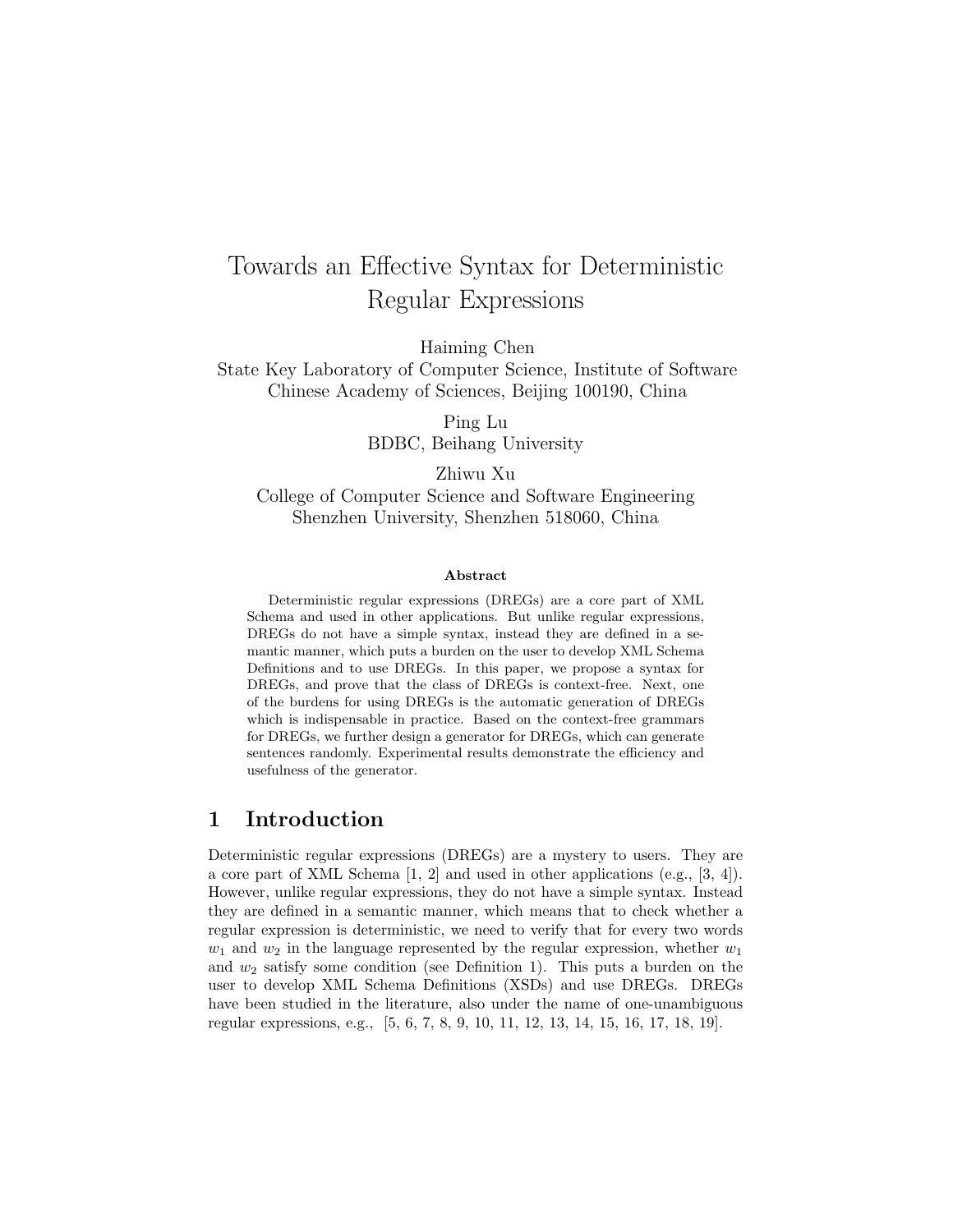Grammars for DREGs and their properties. In this paper, we propose a syntax for DREGs in terms of a set of parameters. Although regular expressions are context-free and DREGs are a proper subset of regular expressions, DREGs are not necessarily context-free. Since not all subsets of regular expressions are context-free. A well-known example is the set  $\{a^nb^nc^n|n \in \mathcal{N}\}\,$ , where  $\mathcal{N}$ represents the set of all positive natural numbers. This set of strings forms a context-sensitive language, and is not context-free.

We show that the class of DREGs is context-free, i.e., the class of DREGs can be characterized by context-free grammars. As far as we know, this is the first time to give a syntax for DREGs and prove the class of DREGs is context-free.

Lack of a syntax for DREGs has long troubled researchers, yet it remains unsolved today (although there has been a lot of work on constructing DREGs for users from different perspectives, e.g., [6, 20, 12, 9, 10, 21, 22, 23, 24], see related work for details.). The basis for it is how to give generating systems for DREGs that can be used to construct grammars. This basically requires that the characterization of DREGs should be given for the original expressions, rather than the marked expressions (see Section 2 for the definition), while the marked expressions are extensively studied in the literature [6, 25, 26]. In a series of work [9, 10], Chen and Lu had proposed a new method for checking determinism of DREGs, which is based on the original expressions. This becomes the basis of the syntax for DREGs presented in this paper.

The construction of the syntax is achieved by building inference systems for DREGs, which are then used for giving grammars for DREGs. In concrete, based on properties given in [9, 10], we first obtain inference systems for DREGs. Then, starting from the inference systems, we construct grammars for DREGs, where each nonterminal symbol has a set of parameters, and each production satisfy a set of equations of these parameters between the left and right nonterminals. In this way, we have actually defined a class of grammars, and the grammars with alphabets of the same size are isomorphic.

We prove that the grammars exactly defines DREGs, and are context-free. Furthermore, by using the pumping lemma for regular languages [27], we prove that the class of DREGs cannot be defined by regular grammars. Then we conclude that the class of DREGs is context-free.

To effectively use the grammar, we further find some necessary and sufficient conditions for valid productions (see next section for its definition) which can reduce the number of productions in the grammars. For example, by using these conditions the number of productions for the alphabet size of 3 drops from 43698 to 14904. This indicates that optimizations are quite useful for the context-free grammars for DREGs.

The automatic generation of DREGs. Next, we consider how to facilitate the use of DREGs with the help of the context-free grammars for DREGs. Here we consider the automatic generation of DREGs. Automatic generation of DREGs is indispensable in many applications such as the testing, experiments of programs having input of DREG types, data experiments having a large number of DREG sentences, etc. For example, suppose that the user has a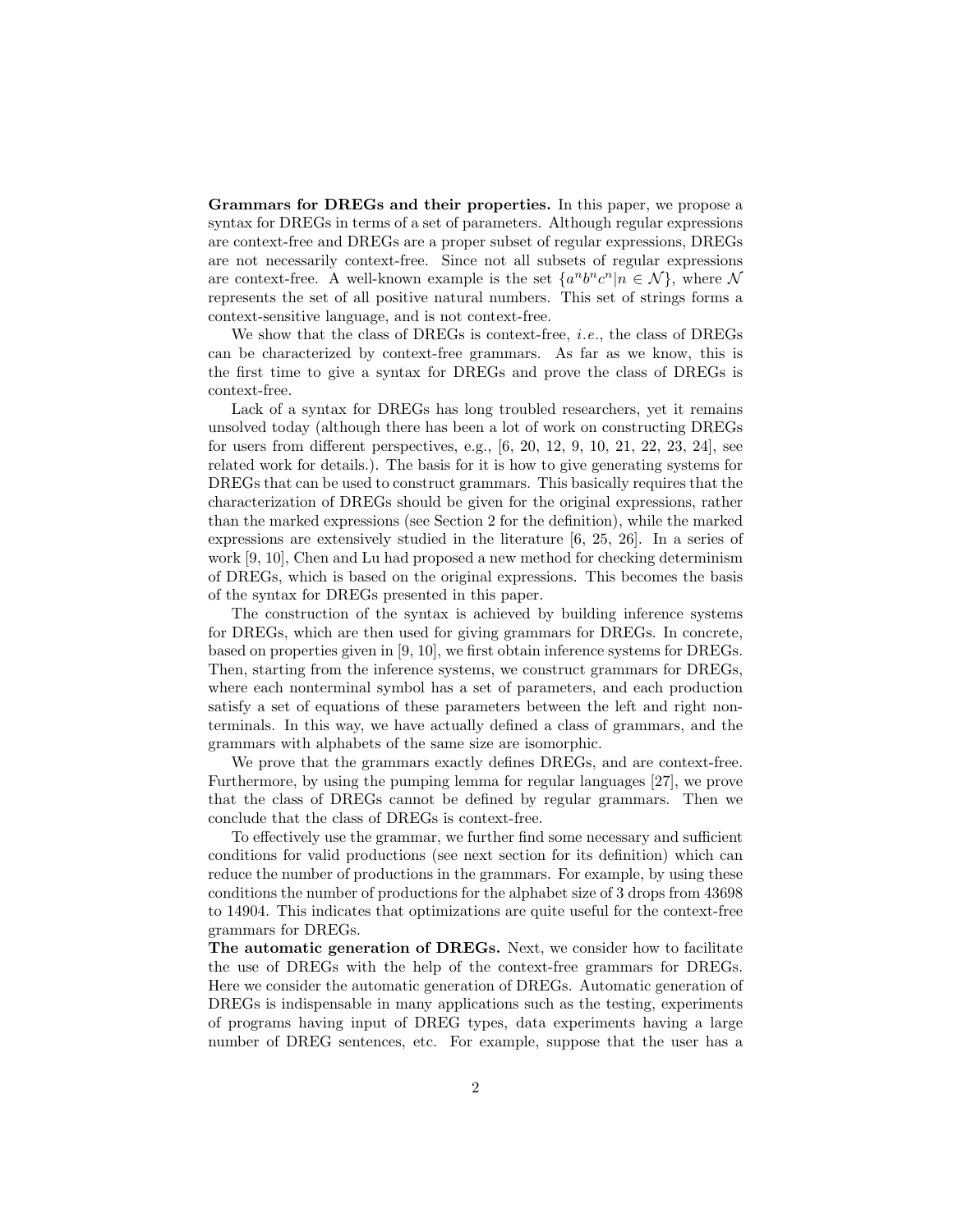program for checking inclusion of Document Type Definitions (DTDs) [1], which basically reduces to a program A for checking inclusion of DREGs: Bool  $A(b:$ DREG,  $c$ : DREG), where b and c denote the content models of two DTDs, which are required to be deterministic [1]. The program A takes two DREGs as input, and returns true if  $b \subseteq c$  and false otherwise. And the user needs many different DREGs to test the program. Since DREGs do not have a simple syntax before, one possible way to do this is first to use a sentence generator for regular expressions, then for each generated regular expression, to decide whether it is deterministic. Since the ratio of DREGs in regular expressions is low, within a certain period of time the user may not be able to obtain enough DREG sentences as needed (e.g., the ratio of DREGs is less than  $1\%$  for regular expressions of length 50 with alphabet size 40 [9]). Furthermore, if the user also has requirements on the structure of DREGs, such as lengths of DREGs, the generation will be more difficult.

Based on the context-free grammars for DREGs, we design a generator for DREGs. A naive idea is to construct the grammar first and then use the existing methods [28, 29, 30, 31, 32] to randomly generate sentences from the constructed grammar. However, because the grammar is too large to construct fully (see Section 3.2 and Table 1) and existing methods require some pre-processings of the whole grammar, the existing methods become inefficient and thus are not suitable for the grammars of DREGs. In existing methods, the pre-processings are to keep the information needed for randomness, thus contribute to make the random generation efficient. Here the key problem is how to make the random generation efficient without the construction and the pre-processings of the whole grammar. Thanks to the information in symbols in the grammars of DREGs, i.e., the parameters of the nonterminal symbols, we can take full advantage of this information to make the random generation efficient without the construction and the pre-processings of the whole grammar. Our solution consists of the following ideas: (1) construct the valid productions only when they are needed, to avoid the construction of the whole grammar; (2) impose a conservative length condition to make the generation efficient; (3) employ a length control mechanism to improve the efficiency of the generation.

Experiments of the generator. Finally, we performed several experiments to evaluate our generator. The results demonstrate the efficiency and usefulness of our random generator.

Contributions. The contributions of the paper are listed as follows.

(1) We propose the first syntax for DREGs (Section 3), and prove that the class of DREGs is context-free. Meanwhile, by using the pumping lemma for regular languages [27], we also prove that the class of DREGs cannot be defined by regular grammars.

(2) We give necessary and sufficient conditions for valid productions (Section 4). The experiments show that these conditions are quite useful for reducing the size of the context-free grammars for DREGs.

(3) Based on the grammars, we further design and implement a random genera-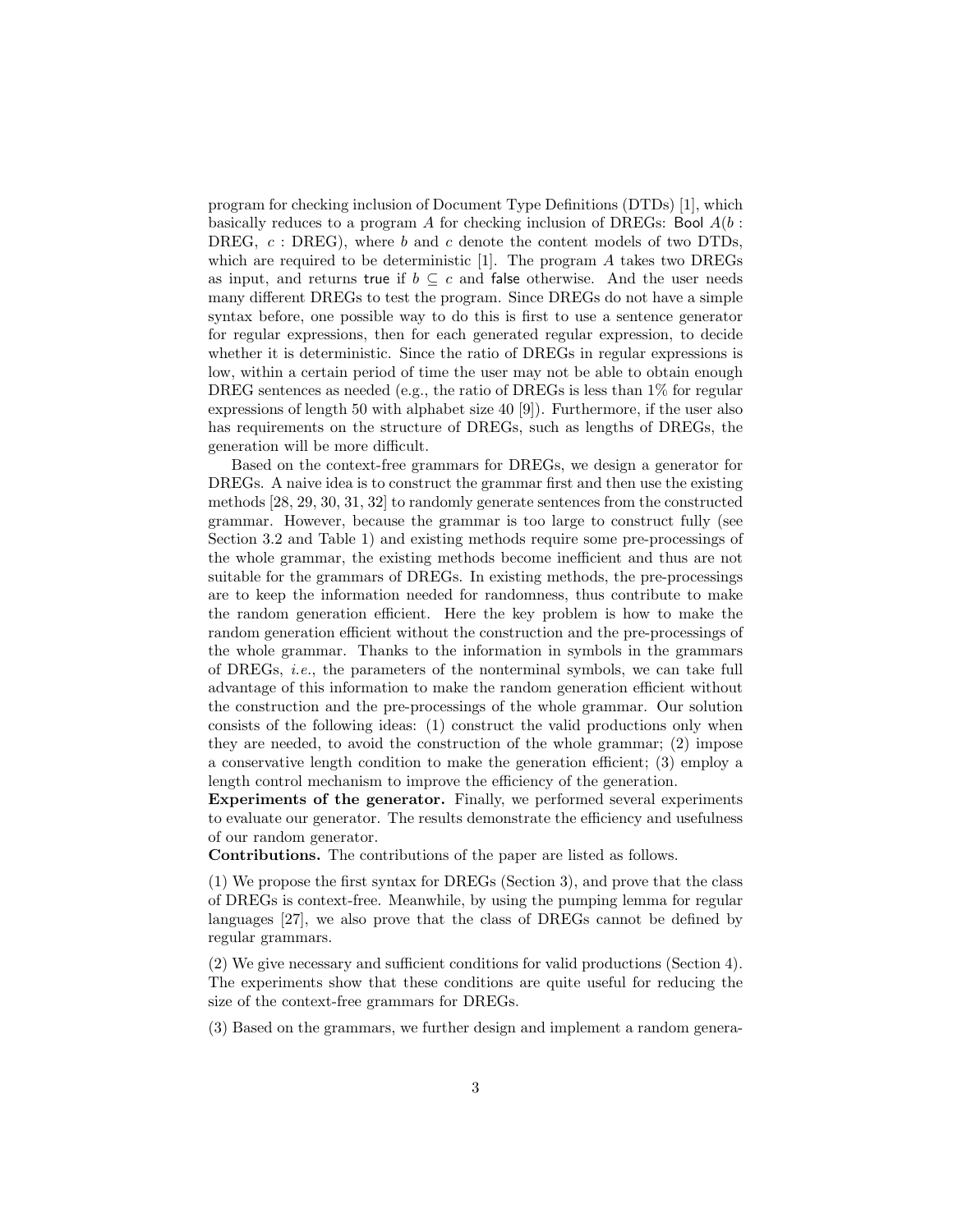tion algorithm for DREGs (Section 5), in which productions are only constructed when they are needed. It further imposes a conservative length condition and a length control mechanism to ensure efficiency.

(4) We experimentally evaluate the generator (Section 6). The results show although the grammars can be exponentially large, by constructing the grammar in an on-the-fly manner, our random generator can generate DREGs efficiently. Moreover, we demonstrate that the generators for regular expressions are not feasible for generating DREGs.

Related work. The related work is categorized as follows.

Deterministic regular expressions. To decide whether a standard expression is deterministic, Brüggemann-Klein [5] gave an  $O(|\Sigma_E||E|)$  time algorithm, which is based on the Glushkov automaton of the expression. For expressions with counting, Kilpeläinen [25] presented an  $O(|\Sigma_E||E|)$  time algorithm by examining the marked expression. Based on [9] and [25], Chen and Lu also gave an  $O(|\Sigma_E||E|)$  time algorithm for checking determinism of expressions with counting [10]. The main difference between their work and the work in [25] is that the algorithm in [10] is based on the original expressions, while the algorithm in [25] is based on marked expressions. Groz and Maneth [13] gave the first  $O(|E|)$ time algorithm for checking determinism of standard regular expressions and expressions with counting. Peng *et al.* [19] gave an  $O(|\Sigma_E||E|)$  time algorithm for checking determinism of expressions with interleaving.

There has been a lot of work on constructing DREGs for users, e.g., [6, 20, 12, 9, 10]. In [6], Brüggemann-Klein and Wood provided an exponential time algorithm to decide whether a regular language, given by an arbitrary regular expression, is deterministic. An algorithm was further given there to construct equivalent DREGs for nondeterministic expressions when possible, while the resulting expression could be double-exponentially large. Bex et al. [12] had optimized this construction algorithm. For nondeterministic regular languages, Ahonen [20] proposed an algorithm to construct approximate DREGs. Bex et al. [12] had also developed algorithms to approximate regular expressions. But here the languages is approximated, and solutions are needed to have the same language. Chen and Lu [9] had preliminarily explored the diagnosing problem of checking determinism of standard regular expressions. In [10] they improved the method for regular expressions with counting.

Another way to help users is to infer DREGs from sample strings. Bex et al. [21] gave algorithms to learn SOREs and CHAREs from example words. Here SOREs stand for single occurrence regular expressions, and CHAREs stand for chain regular expressions. Both of these expressions are subclasses of DREGs. Later, they gave methods to infer XML Schema from XML documents [22]. In a later paper  $[23]$ , they provided algorithms to learn deterministic k-occurrence regular expressions, which are based on the Hidden Markov Model. Recently, Freydenberger and Kötzing [24] gave a linear time algorithm to infer SOREs and CHAREs from samples. Moreover, their algorithm generates the optimal SOREs and CHAREs [24].

The definability problem of DREGs is to decide, whether a given regular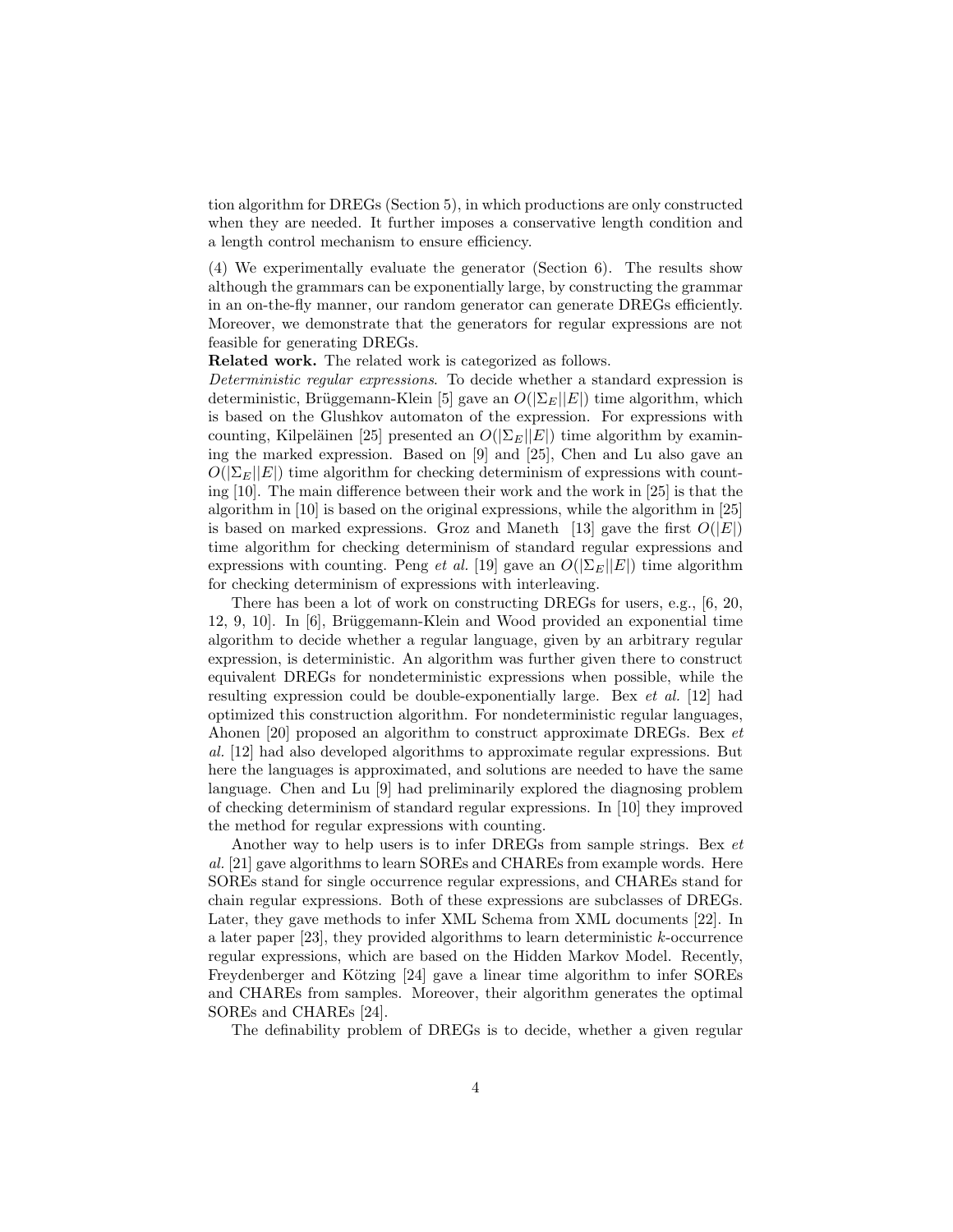expression can be expressed by an equivalent DREG, which was proved to be PSPACE-complete [12, 18, 16]. Latte and Niewerth [17] proved whether a standard regular expression is equivalent to any deterministic regular expression with counting is decidable in 2EXPSPACE, whereas the exact complexity is still open. Lu et al. [14] showed whether a given standard regular expression on unary alphabet can be expressed by a DREG is coNP-complete. In [11] the descriptional complexity of DREGs has been studied. Gelade et al. [33] examined the descriptional complexity of intersection for DREGs and proved that the exponential bound on intersection is tight for DREGs.

Sentence Generation. Hanford [34] presented the first algorithm for generating sentences randomly from context-free grammars. Arnold and Sleep [28] considered the uniformity of random sentences of length  $n$ , where uniformity means that all strings of length  $n$  are generated by the grammar equally, and presented a linear algorithm to generate balanced parenthesis strings uniformly. Hickey and Cohen [35] presented two algorithms to generate sentences of length  $n$  uniformly at random from a general context-free grammar. Followed up, researchers proposed several uniform random generation algorithms to improve either the time and space bounds [29, 36] or the pre-processing [30]. According to the frequencies of letters, Denise et al. [31] proposed two other uniform random generation algorithms. Some researchers considered other types of grammars, such as Bertoni et al. [37] took the ambiguity into account, while Ponty and his collaborators [38, 39] considered the weighted context-free grammars. Besides, Héam and Masson [40] presented a uniform random generation algorithm using pushdown automata. Dong's enumeration algorithm [32] can be used as another random generation algorithm as well [41]. However, to make the generation efficient and/or to ensure the uniformity, all these algorithms require some pre-processings on the whole grammar, which are inefficient and hard for our grammars. By taking full advantage of the information that the symbols in the DREG grammars take, our algorithm needs no pre-processings. Moreover, our random generation focus the uniformity on productions of a same nonterminal symbol and to generate sentence of length no longer than  $n$ , so it may lose the uniformity on sentences of length  $n$ . As a future work, we will consider the distribution on sentences of length  $n$  by taking the symmetric similarity of DREG grammars into account.

Besides random generation, some studies adopted other strategies, like coverage criteria [42, 43], length control [44], and sentence enumeration [32, 45].

For random generation of XSD, Antonopoulos et al. [46] initiated the work of uniform XSD generation by developing an algorithm for random generation of k-occurrence automata  $(k-*O*As)$  for contend models. However they did not manage to do random sampling of DREGs. Since content models of XSDs are DREGs, and languages accept by k-OAs do not equal to the ones for DREGs, our grammars for DREGs and automatic generation of DREGs fills a gap in and is a nice addition to [46].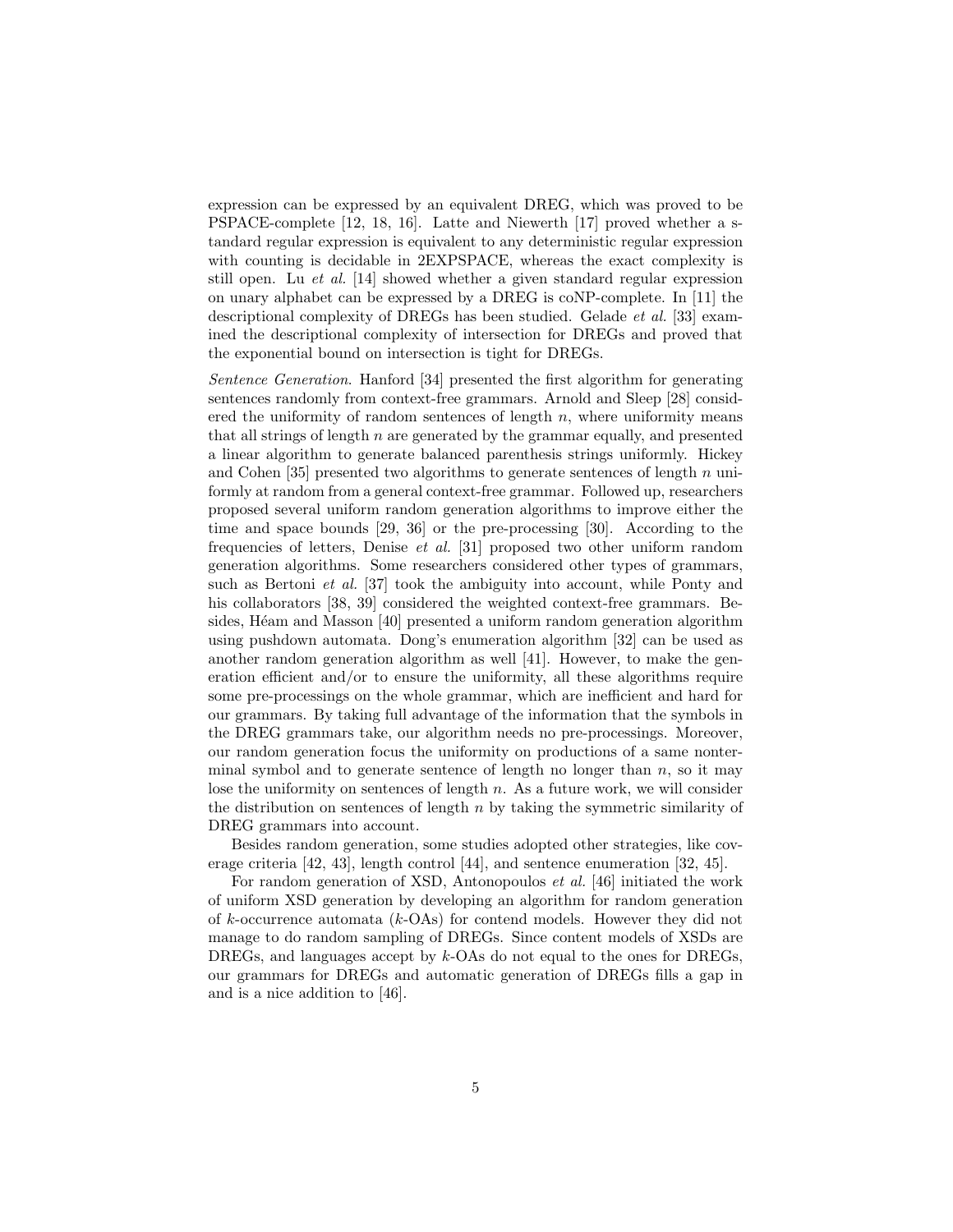## 2 Definitions

Let  $\Sigma$  be an alphabet of symbols. The set of all finite words over  $\Sigma$  is denoted by  $\Sigma^*$ . A regular expression over  $\Sigma$  is  $\varepsilon, a \in \Sigma$ , the union  $r_1 | r_2$ , the concatenation  $r_1 \cdot r_2$ , the plus  $r_1^+$ , or the question mark  $r_1$ ? for regular expressions  $r_1$  and  $r_2$ . Here  $\varepsilon$  represents the empty word. Note that  $r^*$  (the Kleene star) is an abbreviation of  $\varepsilon | r^+$ , and we will not consider regular expressions like  $r^*$  in the following. For a regular expression  $r$ , the language specified by  $r$  is denoted by  $L(r)$ . Let  $\lambda(r) =$  true if  $\varepsilon \in L(r)$ , or false otherwise. The inductive computation of  $\lambda$  was given in [5]. The symbol occurrences in r is denoted as  $occur(r)$ . The size of r is the number of symbol occurrences in r or the alphabetic width of  $r$ , denoted by  $|r|$ .

Next we define deterministic regular expressions (DREGs). To this end, we need some notations. For a regular expression we can mark symbols with subscripts so that in the marked expression each marked symbol occurs only once. For example,  $(a_1 | b_2)^+ a_3 b_4 (a_5 | b_6)$  is a marking of the expression  $(a | b)^+ ab(a | b)$ . The marking of an expression r is denoted by r'. Accordingly the result of dropping the subscripts from a marked expression  $r$  is denoted by  $r^{\natural}$ . And then we have  $(r')^{\natural} = r$ . We extend the notation for words in an obvious way. By using these notations, we can define DREGs as follows.

**Definition 1** ([6]). An expression r is deterministic if it satisfies the following condition: for any two words uxv, uyw  $\in L(r')$  with  $|x| = |y| = 1$ , if  $x \neq y$ , then  $x^{\natural} \neq y^{\natural}$  holds. A regular language is deterministic if it is denoted by some deterministic expression.

For example, the expression  $(a | \varepsilon)$  $((c | d)^+ | \varepsilon)$  $(a | \varepsilon)$  is not deterministic, since  $a_1, a_4 \in L((a_1 \mid \varepsilon)((c_2 \mid d_3)^+ \mid \varepsilon)(a_4 \mid \varepsilon)), a_1 \neq a_4$ , but  $(a_1)^\natural = (a_4)^\natural$ . For this example, all words u, v, and w are  $\varepsilon$ . It is known that the class of DREGs denotes a proper subclass of regular languages [6].

Then we introduce some necessary components that will be used in our grammars. For an expression r over  $\Sigma$ , we define the following sets:

> First(r) =  $\{a \mid aw \in L(r), a \in \Sigma, w \in \Sigma^*\}$ followLast $(r) = \{b \mid vbw, v \in L(r), v \neq \varepsilon, b \in \Sigma, w \in \Sigma^*\}$

The computations for First and followLast can be founded in [5, 25, 10]. Intuitively, First(r) contains all the first symbols of words in  $L(r)$ , while followLast(r) contains all symbols b which can be appended to a word v in  $L(r)$  to form another word vbw in  $L(r)$ . For the completeness of the paper, all rules for the computations of  $\lambda$ , First, and followLast are listed as follows. The computation of  $\lambda$  [5]:

$$
\begin{array}{l} \lambda(\varepsilon) = \text{true}; \\ \lambda(a) = \text{false}, \ a \in \Sigma; \\ \lambda(r \mid s) = \lambda(r) \vee \lambda(s); \\ \lambda(r \cdot s) = \lambda(r) \wedge \lambda(s); \\ \lambda(r?) = \lambda(r^*) = \text{true}; \\ \lambda(r^+) = \lambda(r). \end{array}
$$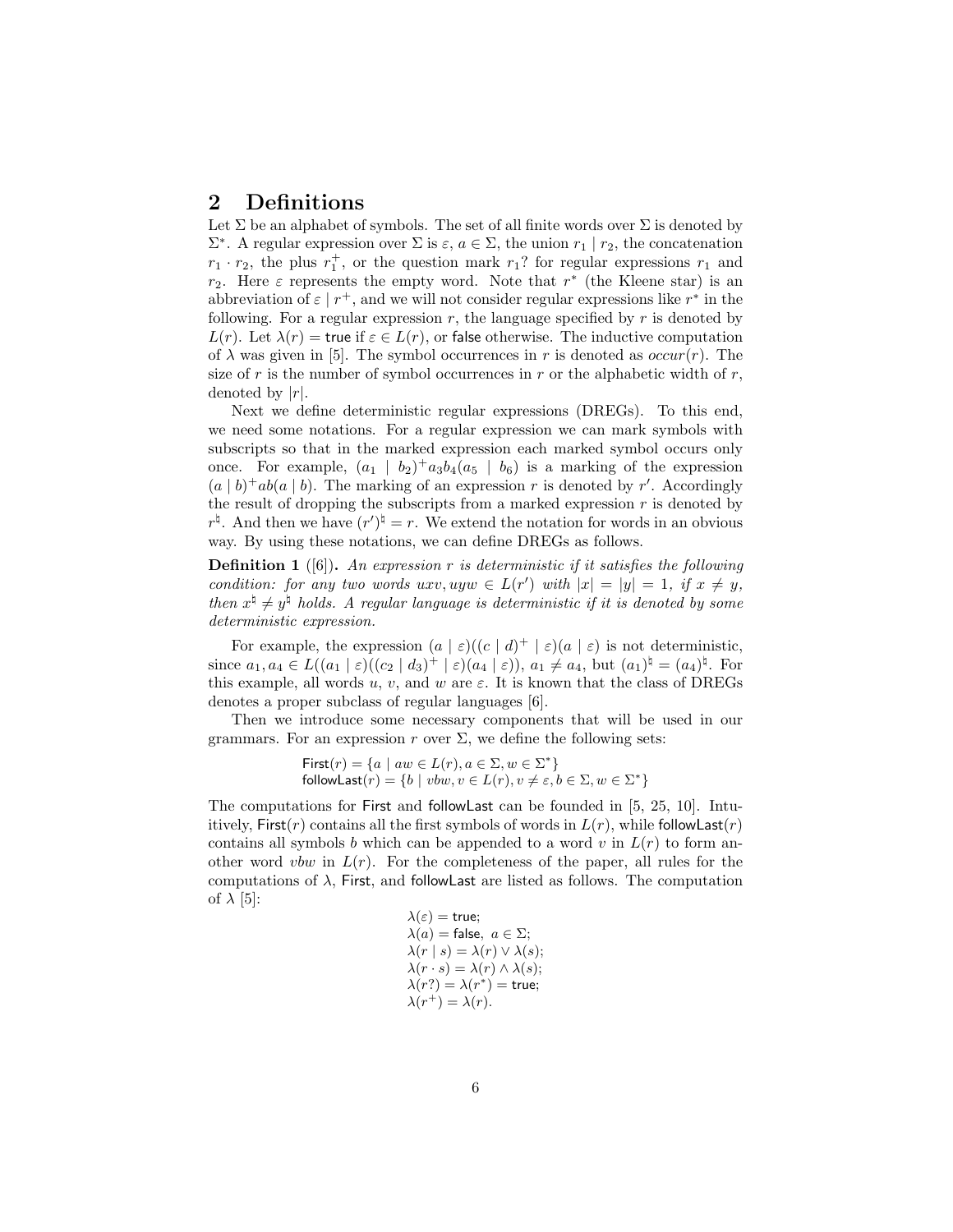The computation of First [5]:

First(
$$
\varepsilon
$$
) =  $\emptyset$ , First( $a$ ) = { $a$ },  $a \in \Sigma$ ;  
\nFirst( $r \mid s$ ) = First( $r$ )  $\cup$  First( $s$ );  
\nFirst( $r \cdot s$ ) = { First( $r$ )  $\cup$  First( $s$ ) if  $\lambda(r)$  = true,  
\nFirst( $r^+$ ) = First( $r$ ) otherwise;  
\nFirst( $r$ ?) = First( $r$ ).

The computation of followLast [25, 10]:

followLast( $\varepsilon$ ) = followLast( $a$ ) =  $\emptyset$ ,  $a \in \Sigma$ ; followLast( $r | s$ ) = followLast( $r$ ) ∪ followLast( $s$ ); followLast $(r\cdot s)=$  $\sqrt{ }$ J  $\mathcal{L}$ followLast $(r) \cup \mathsf{First}(s)$ ∪ followLast $(s)$  if $\lambda(s)$  = true,  $\mathsf{followLast}(s)$  otherwise;  $\mathsf{followLast}(r^+) = \mathsf{followLast}(r) \cup \mathsf{First}(r);$ followLast $(r?)$  = followLast $(r)$ .

Note that only for marked regular expressions and DREGs, can the followLast sets be computed in this way. For general regular expressions, it is not correct to compute followLast sets in this manner [10].

A context-free grammar G is a quadruple  $(V, T, P, S)$  [27], where V is a finite set of nonterminal symbols,  $T$  is a finite set of terminal symbols,  $P$  is a finite set of productions of the form  $V \to (V \cup T)^*$ , and  $S \in V$  is the start symbol. The language accepted by the grammar  $G$  is the set of words  $w$  from  $T^*$  satisfying  $S \frac{\ast}{\overline{G}} w$ , where  $S \frac{\ast}{\overline{G}} w$  means that w is derivable from S (refer to [27] for more details). We say a nonterminal  $X$  is useful if there exists a word  $w$  such that  $X \stackrel{*}{\Rightarrow} w$ . When all of the nonterminals in a production are useful, we say the production is valid.

## 3 Syntax for DREGs

In this section, we will first provide sound and complete inference systems for DREGs in Section 3.1, then show that DREGs can be defined by context-free grammars in Section 3.2.

### 3.1 Inference Systems for DREGs

The inference systems for DREGs is inspired by the following lemma.

**Lemma 1** ([6, 25, 9]). Let r be a regular expression.

- (1)  $r = \varepsilon$ , or  $a \in \Sigma$ : r is deterministic.
- (2)  $r = r_1|r_2 : r$  is deterministic iff  $r_1$  and  $r_2$  are deterministic and First $(r_1) \cap$ First $(r_2) = \emptyset$ .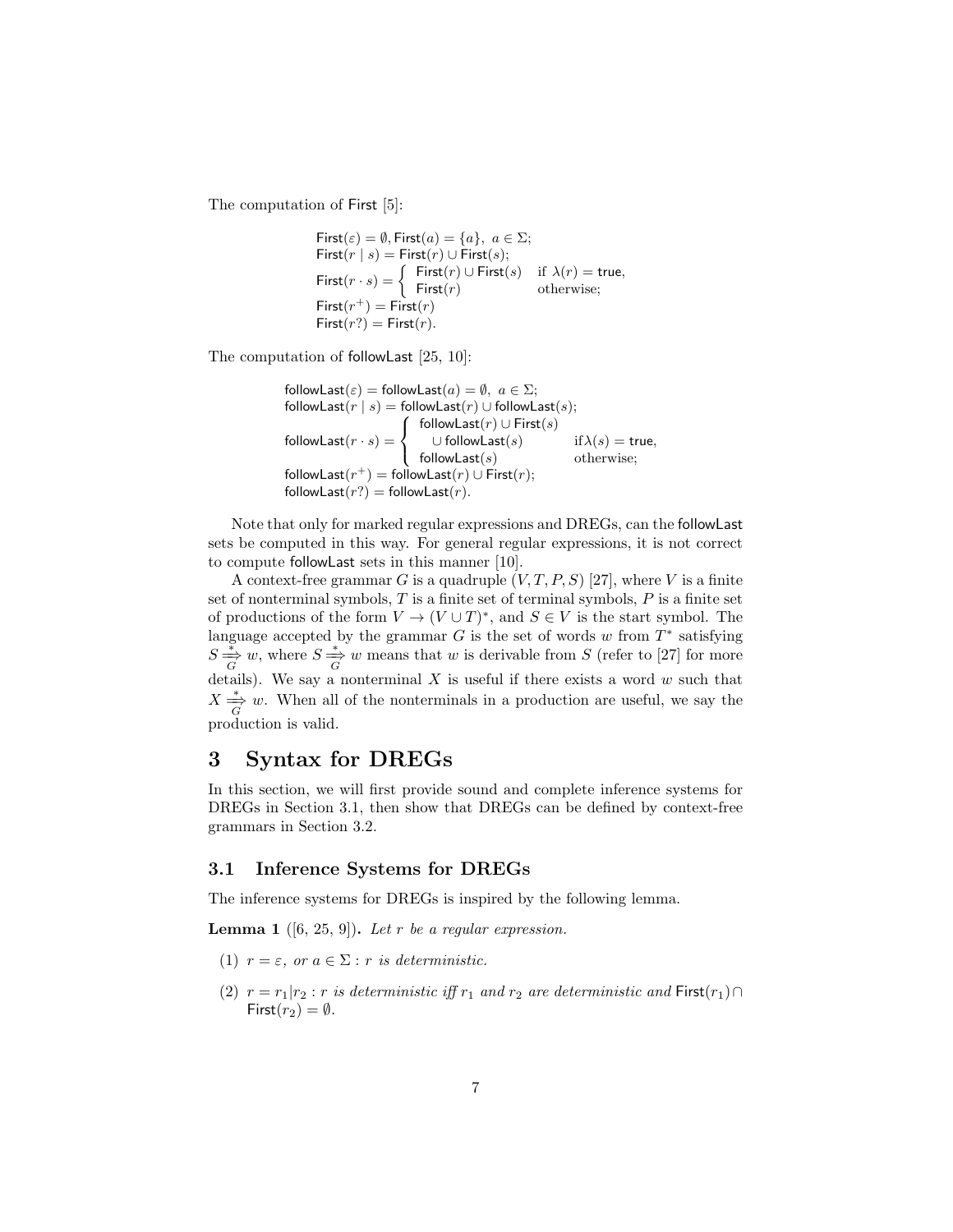- (3)  $r = r_1r_2$  : (A) If  $\varepsilon \in L(r_1)$ , then r is deterministic iff  $r_1$  and  $r_2$  are deterministic, First( $r_1$ ) ∩ First( $r_2$ ) =  $\emptyset$ , and followLast( $r_1$ ) ∩ First( $r_2$ ) =  $\emptyset$ . (B) If  $\varepsilon \notin L(r_1)$ , then r is deterministic iff  $r_1$  and  $r_2$  are deterministic, and followLast $(r_1) \cap$  First $(r_2) = \emptyset$ .
- (4)  $r = r_1^+ : r$  is deterministic iff  $r_1$  is deterministic and the following condition holds:  $\forall x \in \textsf{followLast}(r'_1), \forall y \in \textsf{First}(r'_1), \text{ if } x^\natural = y^\natural \text{ then } x = y.$
- (5)  $r = r_1$ ? : r is deterministic iff  $r_1$  is deterministic.

This lemma gives a characterization of DREGs as well as an algorithm to decide whether a given regular expression is deterministic. Furthermore, we can also use it as a method to construct DREGs as shown in the following.

Note that the condition in case (4) is characterized by marked expressions, while the inference systems will only handle original expressions. So we first revise the above characterization such that the condition is on unmarked expressions as well. For that, we define a Boolean function  $P$  on unmarked expressions as follows.

**Definition 2** ([9]). Let r be a regular expression. The Boolean function  $\mathcal{P}(r)$ is inductively defined as follows:

$$
\begin{array}{ll} \mathcal{P}(\varepsilon)=\mathcal{P}(a)=\mathsf{true} & a\in\Sigma\\ \mathcal{P}(r_1\mid r_2)=\mathcal{P}(r_1)\wedge\mathcal{P}(r_2)\wedge(\mathsf{followLast}(r_2)\cap\mathsf{First}(r_1)=\emptyset)\\ &\wedge\;(\mathsf{followLast}(r_1)\cap\mathsf{First}(r_2)=\emptyset)\\ \mathcal{P}(r_1r_2)=\left(\neg\lambda(r_1)\wedge\neg\lambda(r_2)\wedge(\mathsf{followLast}(r_2)\cap\mathsf{First}(r_1)=\emptyset)\right)\vee\\ &(\lambda(r_1)\wedge\neg\lambda(r_2)\wedge\mathcal{P}(r_2)\wedge(\mathsf{followLast}(r_2)\cap\mathsf{First}(r_1)=\emptyset))\vee\\ &(\neg\lambda(r_1)\wedge\lambda(r_2)\wedge\mathcal{P}(r_1)\wedge(\mathsf{followLast}(r_2)\cap\mathsf{First}(r_1)=\emptyset)\\ &\wedge\;(\mathsf{First}(r_1)\cap\mathsf{First}(r_2)=\emptyset))\vee\\ &(\lambda(r_1)\wedge\lambda(r_2)\wedge\mathcal{P}(r_1)\wedge\mathcal{P}(r_2)\wedge(\mathsf{followLast}(r_2)\cap\mathsf{First}(r_1)=\emptyset))\\ \mathcal{P}(r_1^+) =\mathcal{P}(r_1?)=\mathcal{P}(r_1)\end{array}
$$

Intuitively, the function  $\mathcal{P}(r)$  checks the following condition: whether there exists a symbol b and two distinct indexes i and j such that  $b_i \in \text{followLast}(r')$ and  $b_j \in$  First $(r')$ , *i.e.*, the condition in case (4) of Lemma 1:  $\forall x \in$  followLast $(r')$ ,  $\forall y \in \textsf{First}(r'), \text{ if } x^{\natural} = y^{\natural} \text{ then } x = y. \text{ That is the following property.}$ 

**Proposition 1** ([9]). Given a DREG r,  $\mathcal{P}(r)$  = true iff the following condition  $holds: \forall x \in \mathsf{followLast}(r'), \forall y \in \mathsf{First}(r'), \text{ if } x^\natural = y^\natural \text{ then } x = y.$ 

Based on this property, we can restate case (4) of Lemma 1 as follows:

**Proposition 2.**  $r^+$  is deterministic iff r is deterministic and  $\mathcal{P}(r)$  = true.

Using the properties above, we provide an inference system  $\mathcal D$  for DREGs over Σ, which consists of the following rules (here  $\vdash r$  means r is a DREG):

(Empty) 
$$
\xrightarrow{\leftarrow}
$$
 (Const)  $\frac{a \in \Sigma}{\leftarrow a}$   
(Union)  $\xrightarrow{\leftarrow} r \leftarrow s$  First(*r*)  $\cap$  First(*s*) =  $\emptyset$   
 $\xrightarrow{\leftarrow} r \mid s$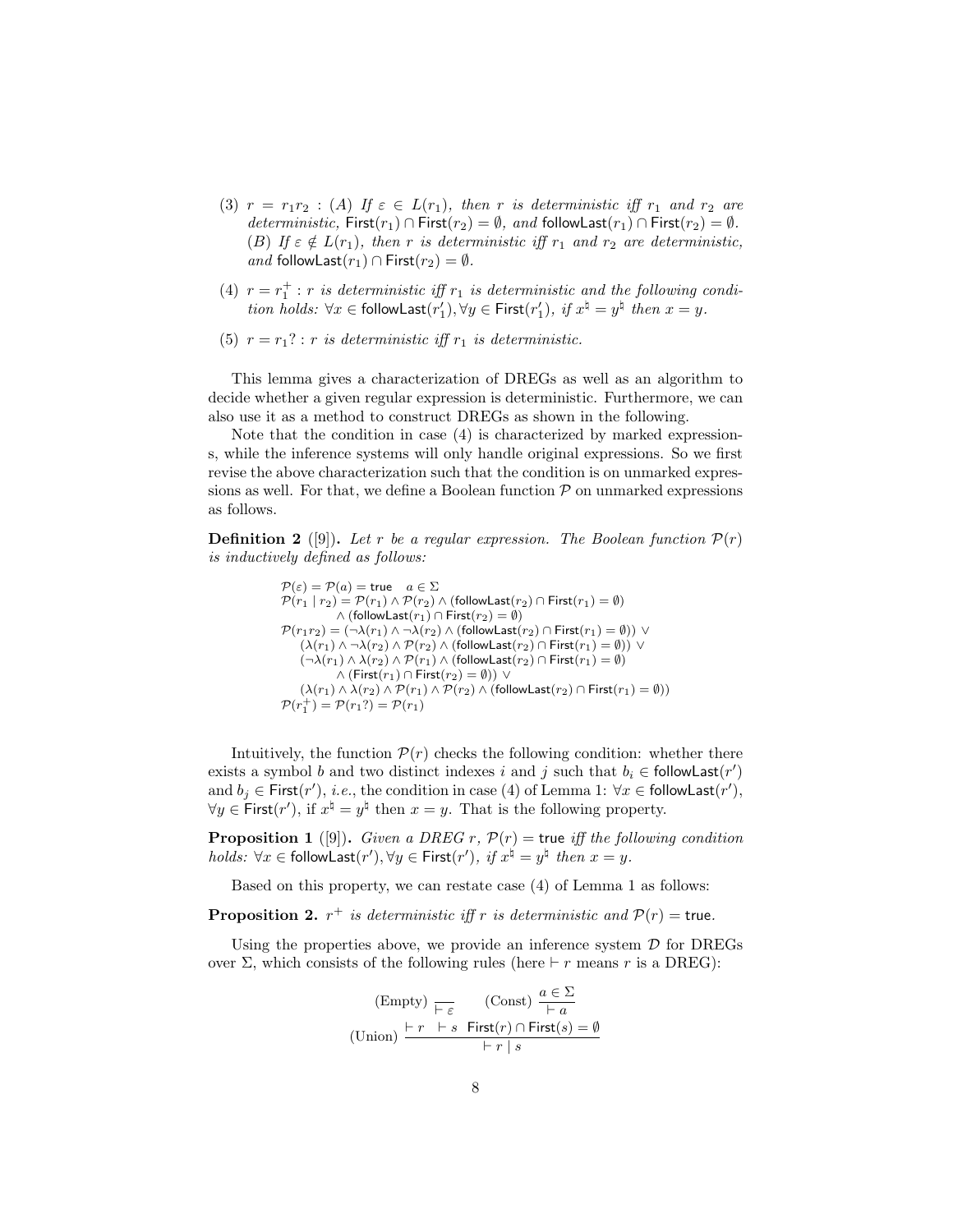(ConcatA) 
$$
\frac{\vdash r \vdash s \neg \lambda(r) \text{ followLast}(r) \cap \text{First}(s) = \emptyset}{\vdash r \cdot s} \qquad \qquad \vdash r \vdash s \ \lambda(r) \text{ followLast}(r) \cap \text{First}(s) = \emptyset
$$
\n(ConcatB) 
$$
\frac{\text{First}(r) \cap \text{First}(s) = \emptyset}{\vdash r \cdot s} \qquad \qquad \vdots
$$
\n(Plus) 
$$
\frac{\vdash r \ \mathcal{P}(r)}{\vdash r^+} \quad \text{(Que) } \frac{\vdash r}{\vdash r^?}
$$

Each rule in  $\mathcal D$  corresponds to one case in Lemma 1. Take the rule (ConcatA) as an example. If r and s are deterministic,  $\lambda(r) =$  false and followLast $(r) \cap$ First(s) =  $\emptyset$ , then  $r \cdot s$  is deterministic by the case (3.B) in Lemma 1. We say r is derivable if there is a derivation tree in  $\mathcal D$  whose root is r. If r is derivable in  $D, r$  is clearly deterministic by Lemma 1. On the other hand, given a DREG  $r$ , we can construct for  $r$  a derivation tree, which is isomorphic to the structure of r. Thus r is derivable in  $\mathcal{D}$ . That is to say, the inference system  $\mathcal D$  is sound and complete.

**Theorem 1.** A regular expression r is deterministic iff r is derivable from  $D$ .

The inference system  $\mathcal D$  can help users understand how to construct DREGs incrementally.

#### 3.2 Context-free Grammars for DREGs

In this section, we will present grammars for DREGs, which are constructed by simulating the computations in the inference system D.

Suppose that r is a DREG and  $r_1$  is a sub-expression of r. Clearly  $r_1$  is also deterministic. According to the inference system  $\mathcal{D}$ , if we replace  $r_1$  in r by any DREG with the same values of First, followLast,  $\lambda$  and  $\mathcal P$  as  $r_1$ , then the resulting expression is still a DREG. This is the key property that enables us to construct the context-free grammars for DREGs.

**Lemma 2.** Given a DREG r, if  $r_1$  is a subexpression of r, and  $r_2$  is a DREG which has the same values of First, followLast,  $\lambda$  and  $P$  as  $r_1$ , then replacing  $r_1$ by  $r_2$  in r results in another DREG.

*Proof.* Actually, we can prove a stronger result: replacing  $r_1$  by  $r_2$  in r results in a DREG having the same values of First, followLast,  $\lambda$  and  $\mathcal P$  as r. We prove it by induction on the structure of r.

 $r = a, a \in \Sigma$ : Then  $r_1$  is r. When we replace  $r_1$  by  $r_2$ , the resulting expression is  $r_2$ . Since  $r_2$  is deterministic, and both  $r_1$  and  $r_2$  have the same First, followLast,  $\lambda$  and  $\mathcal{P}$ , the conclusion follows.

 $r = r_3 | r_4$ : Here we only show the case  $r_1$  is a subexpression of  $r_3$ ; the case that  $r_1$  is a subexpression of  $r_4$  can be proved similarly. Since  $r_1$  is a subexpression of  $r_3$ , and  $r_1$  and  $r_2$  have the same First, followLast,  $\lambda$  and  $\mathcal{P}$ , by the inductive hypothesis, we know that replacing  $r_1$  by  $r_2$  in  $r_3$  results in a DREG, denoted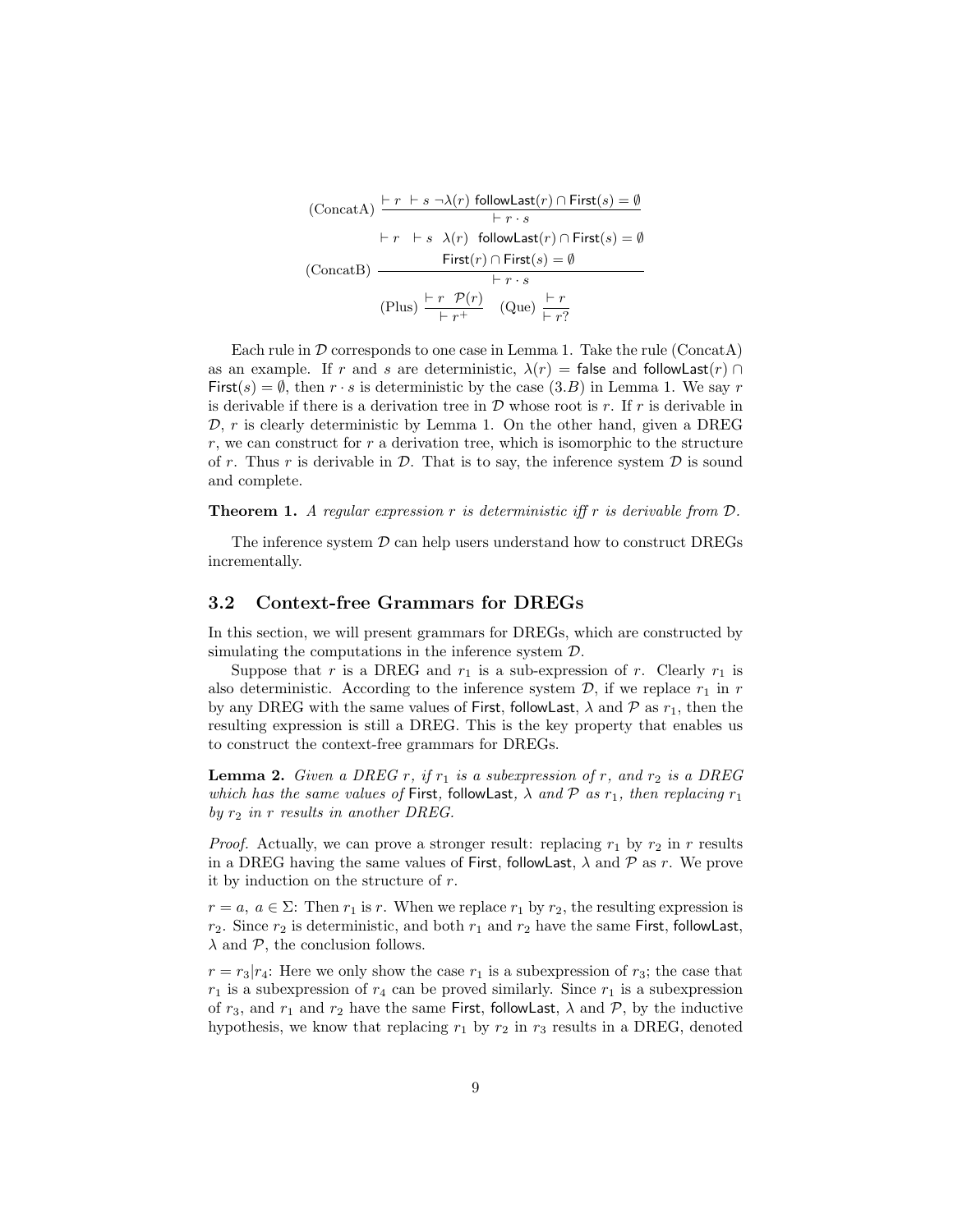by  $r'_3$ , which has the same First, followLast,  $\lambda$  and  $\mathcal P$  as  $r_3$ . According to Lemma 1, and the computations of First, followLast,  $\lambda$  and  $\mathcal P$  (see Section 2 and Section 3.1), we know that  $r'_3|r_4$  is also deterministic, and both  $r'_3|r_4$  and  $r_3|r_4$ have the same values of First, followLast,  $\lambda$  and  $\mathcal{P}$ . Then the conclusion follows.

The other cases can be proved likely.

 $\Box$ 

Assume the alphabet of DREGs is  $\Sigma = \{a_1, \ldots, a_n\}$ . To construct the grammars for DREGs, we first define a finite set  $\mathbb X$  of nonterminal symbols in which each symbol is of the form  $X^{S,R,\alpha,\beta}$ , where  $S, R \subseteq \Sigma$  and  $\alpha, \beta \in \{\text{true}, \text{false}\}.$ Intuitively, the nonterminal symbol  $X^{S,R,\alpha,\beta}$  is intended to describe the set, denoted as  $L(X^{S,R,\alpha,\beta})$ , of DREGs whose First, followLast,  $\lambda$  and  $\mathcal P$  values are  $S, R, \alpha$ , and  $\beta$ , respectively.

Thanks to Lemma 2, we can replace any subexpression  $r_1$  in a DREG  $r$ by any DREG with the same First, followLast,  $\lambda$  and  $\mathcal P$  values. The set of all these possible replacers are exactly the set  $L(X^{\text{First}(r_1),\text{followLast}(r_1),\lambda(r_1),\mathcal{P}(r_1)})$ . Accordingly, if we replace subexpressions by nonterminals, then we can obtain "productions" for DREGs. This suggests us to construct the productions from the rules in the inference system  $D$  as follows: replacing DREGs by nonterminals. Moreover, from the definition of  $X^{S,R,\alpha,\beta}$ , we need to consider the computations of First, followLast,  $\lambda$  and  $\mathcal P$  when constructing grammars. We also need to ensure that the conditions in the rules in  $\mathcal D$  must hold. In detail, we construct the grammar in the following manner: (1) there is a class of productions corresponding to each kind of rule in  $\mathcal{D}$ ; (2) each class of productions should conform to the computations of First, followLast,  $\lambda$  and  $\mathcal{P}$ ; (3) nonterminals are selected carefully such that the related conditions in the rules of  $D$ hold. The grammar, denoted as  $G_d$ , is shown in Figure 1, where  $\bigcup$  denotes a set of rules with the same left hand nonterminal, and the symbols  $(, 0, 0, 0, \cdot, +$  and ?, the alphabet symbols  $a_i$   $(i = 1, \ldots, n)$ , and  $\varepsilon$  are the terminals of the grammars. Any nonterminal symbol can be the start symbol. For a fixed alphabet, the number of nonterminal symbols is finite, so is the number of productions in  $G_d$ .

To illustrate the construction of  $G_d$ , let us consider the Union case. The productions for this case can be constructed in two steps: (1) compute the possible values of First, followLast,  $\lambda$  and  $\mathcal P$  that the two operands of  $|$  can have; and  $(2)$  check the conditions to ensure determinism in  $\mathcal{D}$ .

Assume that the DREG r we want to construct is in the form of  $r_1|r_2$  with First(r) = S, followLast(r) = R,  $\lambda(r) = \alpha$  and  $\mathcal{P}(r) = \beta$  (*i.e.*,  $X^{S,R,\alpha,\beta} \stackrel{*}{\underset{G_d}{\longrightarrow}} r$ ). First, let us compute the possible values  $S_i, R_i, \alpha_i, \beta_i$  for  $r_i$  (*i.e.*,  $X^{S_i, R_i, \alpha_i, \beta_i} \frac{*}{G_d}$  $r_i$ ), where  $i = 1, 2$ . According to the computations of First, followLast,  $\lambda$ , and  $P$ , the following conditions must hold: (1)  $S =$  First $(r) =$  First $(r_1) \cup$  First $(r_2) = S_1 \cup S_2$ ; (2)  $R =$  followLast $(r) =$  followLast $(r_1) \cup$  followLast $(r_2) = R_1 \cup R_2$ ; (3)  $\alpha = \lambda(r) = \lambda(r_1) \vee \lambda(r_2) = \alpha_1 \vee \alpha_2;$ (4)  $\beta = \mathcal{P}(r) = \mathcal{P}(r_1) \wedge \mathcal{P}(r_2) \wedge (\text{followLast}(r_2) \cap \text{First}(r_1) = \emptyset) \wedge (\text{followLast}(r_1) \cap$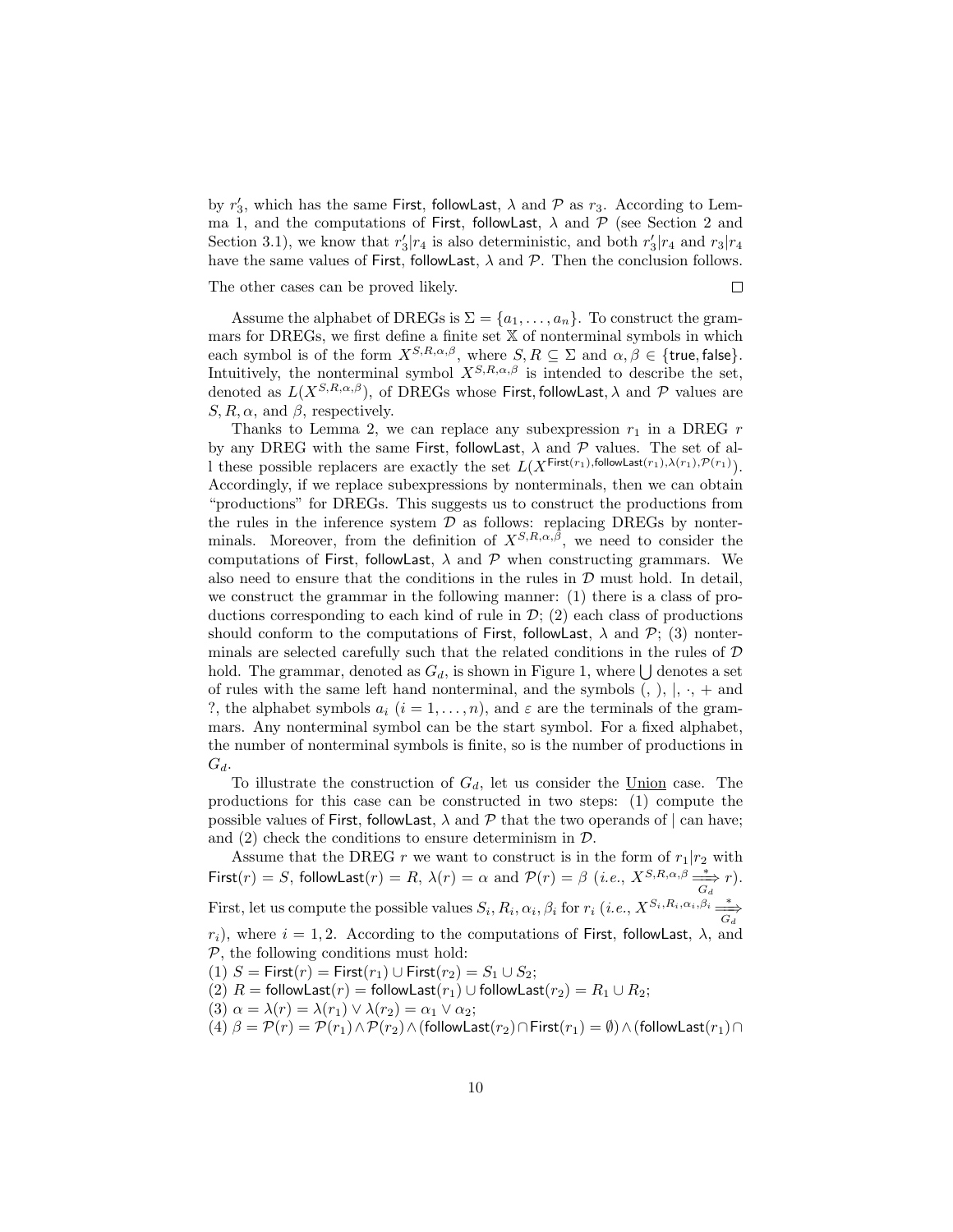$$
\begin{array}{llll} \underline{\text{Base}}: & X^{\{a_i\},\emptyset,\text{false,true} \to a_i} & X^{\emptyset,\emptyset,\text{true,true}} \to \varepsilon \\ \underline{\text{Union}}: & X^{S,R,\alpha,\beta} \to \bigcup_{\Phi(S,R,\alpha,\beta,S_1,R_1,\alpha_1,\beta_1,S_2,R_2,\alpha_2,\beta_2)} (X^{S_1,R_1,\alpha_1,\beta_1} \mid X^{S_2,R_2,\alpha_2,\beta_2}) \\ \underline{\text{Concat}}: & X^{S,R,\alpha,\beta} \to \bigcup_{\Theta(S,R,\alpha,\beta,S_1,R_1,\alpha_1,\beta_1,S_2,R_2,\alpha_2,\beta_2)} (X^{S_1,R_1,\alpha_1,\beta_1} \cdot X^{S_2,R_2,\alpha_2,\beta_2}) \\ \underline{\text{Plus}}: & X^{S,R,\alpha,\text{true}} \to \bigcup_{R_1 \cup S = R} X^{S,R_1,\alpha,\text{true}} + \\ \underline{\text{Que:}} & X^{S,R,\text{true},\beta} \to \bigcup_{\alpha_1 \in \{\text{true},\text{false}\}} X^{S,R,\alpha_1,\beta} \end{array}
$$

where  $i = 1, ..., n$ ,  $\Phi(S, R, \alpha, \beta, S_1, R_1, \alpha_1, \beta_1, S_2, R_2, \alpha_2, \beta_2) \stackrel{def}{=} (S_1 \cup S_2)$ S) and  $(S_1 \cap S_2 = \emptyset)$  and  $(R_1 \cup R_2 = R)$  and  $(\alpha_1 \vee \alpha_2 = \alpha)$  and  $(\beta_1 \wedge \beta_2 \wedge (S_1 \cap R_2 =$  $\emptyset$ )  $\wedge$   $(R_1 \cap S_2 = \emptyset) = \beta$ , and  $\Theta(S, R, \alpha, \beta, S_1, R_1, \alpha_1, \beta_1, S_2, R_2, \alpha_2, \beta_2) \stackrel{def}{=} (R_1 \cap S_2 =$ (b) and  $(\alpha_1 \wedge \alpha_2 = \alpha)$  and  $(\alpha_1 \wedge (S_1 \cup S_2 = S) \wedge (S_1 \cap S_2 = \emptyset) \vee \neg \alpha_1 \wedge (S_1 = S_2 \cup S_2 = \emptyset)$ S)) and  $(\alpha_2 \wedge (R_1 \cup S_2 \cup R_2 = R) \vee \neg \alpha_2 \wedge (R_2 = R))$  and  $(\beta = (\neg \alpha_1 \wedge \neg \alpha_2 \wedge (S_1 \cap R_2 = R))$  $(\emptyset)$ )  $\vee$   $(\alpha_1 \wedge \neg \alpha_2 \wedge \beta_2 \wedge (S_1 \cap R_2 = \emptyset))$   $\vee$   $(\neg \alpha_1 \wedge \alpha_2 \wedge \beta_1 \wedge (S_1 \cap R_2 = \emptyset) \wedge (S_1 \cap S_2 = \emptyset))$  $(\emptyset)$ )  $\vee$   $(\alpha_1 \wedge \alpha_2 \wedge \beta_1 \wedge \beta_2 \wedge (S_1 \cap R_2 = \emptyset))$ .

Figure 1: Context-free grammars for DREGs

First(r<sub>2</sub>) =  $\emptyset$ ) =  $\beta_1 \wedge \beta_2 \wedge (R_2 \cap S_1 = \emptyset) \wedge (R_1 \cap S_2 = \emptyset)$ . Moreover, to ensure determinism, the condition of the rule (Union) in  $\mathcal{D}$ , *i.e.*,

(5) First( $r_1$ ) ∩ First( $r_2$ ) =  $S_1 \cap S_2 = \emptyset$ , must hold as well. In conclusion, the productions for DREGs of the form  $r_1|r_2$  must satisfy Conditions (1)-(5), which form the definition of Φ.

Clearly, the grammars are context-free. Next, we study the correctness of these grammars: r is a DREG iff r is derivable from  $G_d$ . More precisely, we prove that  $L(X^{S,R,\alpha,\beta})$  is intended to describe the correct language, which is shown by Lemma 3 and Lemma 4.

**Lemma 3.** If  $X^{S,R,\alpha,\beta} \stackrel{*}{\Longrightarrow} r$ , then r is a DREG with  $\textsf{First}(r) = S$ , followLast $(r)$  $= R$ ,  $\lambda(r) = \alpha$  and  $\mathcal{P}(r) = \beta$ .

*Proof.* We prove it by induction on the length of the derivation  $X^{S,R,\alpha,\beta} \frac{\ast}{G_d}$  r. For convenience,  $X^{S,R,\alpha,\beta} \stackrel{*}{\Rightarrow} r$  is written as  $X^{S,R,\alpha,\beta} \stackrel{*}{\Rightarrow} r$ .

**Base case**: If the derivation is one-step, then  $X^{S,R,\alpha,\beta} \stackrel{*}{\Rightarrow} r$  is in the form of  $X^{\{a_i\},\emptyset, \mathsf{false}, \mathsf{true}} \to a_i$   $(i = 1, \ldots, n)$  or  $X^{\emptyset, \emptyset, \mathsf{true}, \mathsf{true}} \to \varepsilon$ . It is easy to see that the statement is true.

**Inductive step:** Suppose that the derivation takes  $k+1$  steps  $(k \geq 1)$ , and for any derivation of no more than  $k$  steps, the statement is true. To simplify the presentation, we denote  $X^{S,R,\alpha,\beta}$  by  $\overline{X}, \overline{X^{S_1,R_1,\alpha_1,\beta_1}}$  by  $X_1$  and  $\overline{X^{S_2,R_2,\alpha_2,\beta_2}}$  by  $X_2$ .

If the derivation is in the form  $X \Rightarrow X_1 \mid X_2 \stackrel{*}{\Rightarrow} r, r = r_1 \mid r_2, X_1 \stackrel{*}{\Rightarrow} r_1$ and  $X_2 \stackrel{*}{\Rightarrow} r_2$ . By the inductive hypothesis, we know that (1)  $X_1 \stackrel{*}{\Rightarrow} r_1$ and  $X_2 \stackrel{*}{\Rightarrow} r_2$  take no more than k steps; (2)  $r_1$  and  $r_2$  are DREGs; (3) First $(r_1) = S_1$ , followLast $(r_1) = R_1$ ,  $\lambda(r_1) = \alpha_1$ ,  $\mathcal{P}(r_1) = \beta_1$ , First $(r_2) = S_2$ ,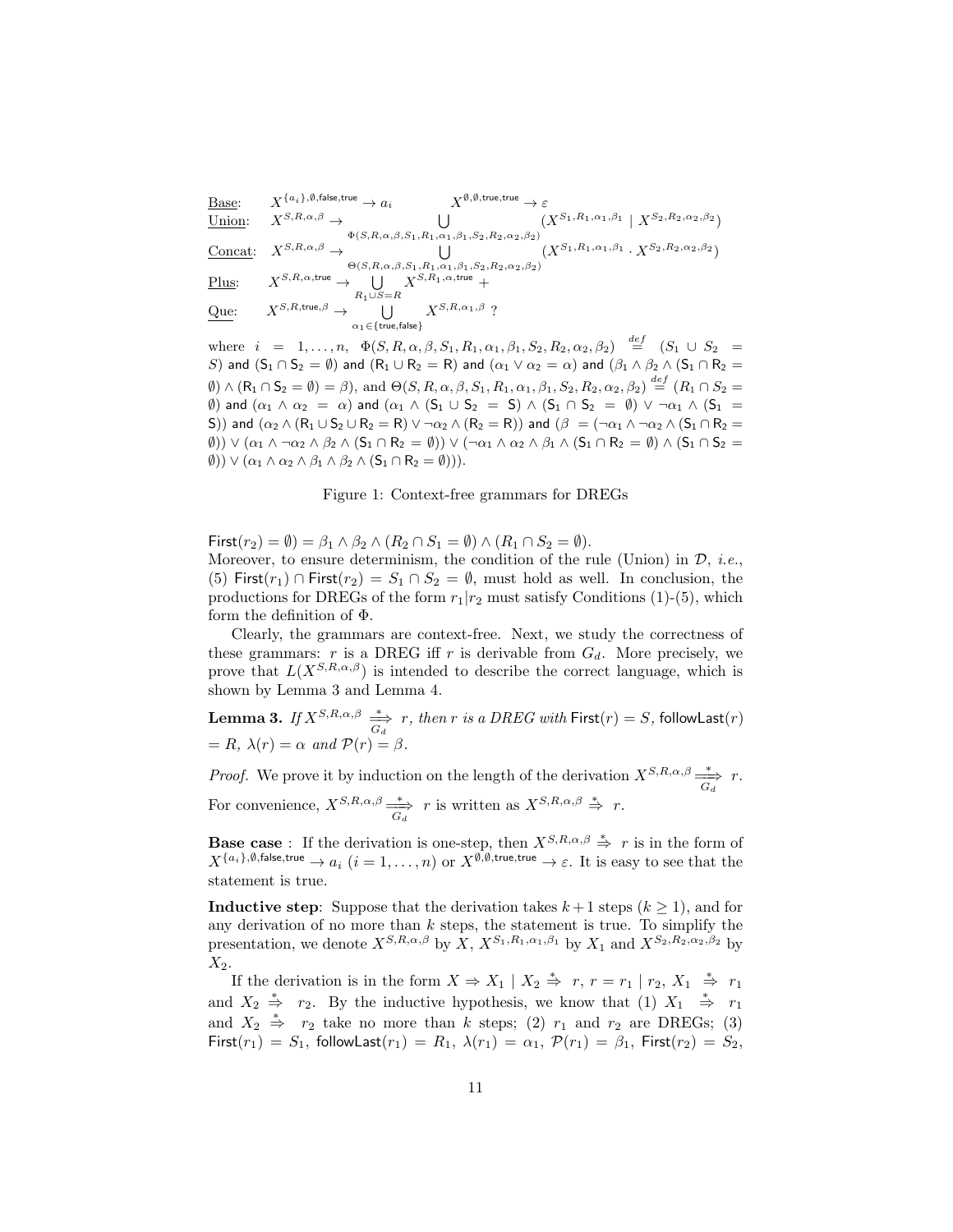followLast( $r_2$ ) =  $R_2$ ,  $\lambda(r_2)$  =  $\alpha_2$  and  $\mathcal{P}(r_2) = \beta_2$ . And from the definition of the union rules, we have  $S_1 \cup S_2 = S$ ,  $S_1 \cap S_2 = \emptyset$ ,  $R_1 \cup R_2 = R$ ,  $\alpha_1 \vee \alpha_2 = \alpha$  and  $(\beta_1 \wedge \beta_2 \wedge (S_1 \cap R_2 = \emptyset) \wedge (R_1 \cap S_2 = \emptyset)) = \beta$ . Because  $r_1, r_2$  are deterministic and First( $r_1$ ) ∩ First( $r_2$ ) =  $S_1 \cap S_2 = \emptyset$ , r is a DREG from Lemma 1. Hence First(r) = S, followLast(r) = R,  $\lambda(r) = \alpha$  and  $\mathcal{P}(r) = \beta$  from the computations of First, followLast,  $\lambda$ , and  $\mathcal{P}$ .

If the first step of the derivation uses other rules, we can prove similarly.  $\Box$ 

Lemma 4. If r is a DREG with First $(r) = S$ , followLast $(r) = R$ ,  $\lambda(r) = \alpha$  and  $\mathcal{P}(r) = \beta$ , then  $X^{S,R,\alpha,\beta} \stackrel{*}{\Longrightarrow} r$ .

*Proof.* We prove it by induction on the structure of r. The cases for  $r = \varepsilon$  or  $a, a \in \Sigma$  are obvious.

For simplicity, we use X,  $X_1$  and  $X_2$  to denote  $X^{\mathsf{First}(r),\mathsf{followLast}(r),\lambda(r),\mathcal{P}(r)}$ ,  $X^{\mathsf{First}(r_1),\mathsf{followLast}(r_1),\lambda(r_1),\mathcal{P}(r_1)} \ \ \text{and} \ \ X^{\mathsf{First}(r_2),\mathsf{followLast}(r_2),\lambda(r_2),\mathcal{P}(r_2)}, \ \ \text{respectively},$ where r, r<sub>1</sub> and r<sub>2</sub> are expressions.  $X^{S,R,\alpha,\beta} \stackrel{*}{\Rightarrow} r$  is written as  $X^{S,R,\alpha,\beta} \stackrel{*}{\Rightarrow} r$ . If  $r = r_1 | r_2$ , from r is deterministic, we have that both  $r_1$  and  $r_2$  are also deterministic. By the inductive hypothesis,  $r_1$  and  $r_2$  are derivable from  $G_d$ . Then from Lemma 3, we know that  $X_1 \stackrel{*}{\Rightarrow} r_1$  and  $X_2 \stackrel{*}{\Rightarrow} r_2$ . From the computations of  $\lambda$  and  $\mathcal{P}$ , and the fact that r is a DREG, we know that First(r) = First(r<sub>1</sub>) ∪ First(r<sub>2</sub>), followLast(r) = followLast(r<sub>1</sub>) ∪ followLast(r<sub>2</sub>), First $(r_1)$  ∩ First $(r_2) = \emptyset$ ,  $\lambda(r) = \lambda(r_1) \vee \lambda(r_2)$ ,  $(\mathcal{P}(r_1) \wedge \mathcal{P}(r_2) \wedge (\text{First}(r_1) \cap$ followLast( $r_2$ ) = Ø) ∧ (followLast( $r_1$ ) ∩ First( $r_2$ ) = Ø)) =  $\mathcal{P}(r)$ . Therefore,  $X \Rightarrow$  $X_1 \mid X_2 \stackrel{*}{\Rightarrow} r_1 | r_2$ . That is,  $X \stackrel{*}{\Rightarrow} r$ . Hence r is derivable from  $G_d$ .

We can prove the other cases similarly.

$$
\Box
$$

Based on the lemmas above, we can conclude that

#### Theorem 2. DREGs can be defined by context-free grammars.

*Proof.* We only need to show that  $L(X^{S,R,\alpha,\beta})$  is the intended language. That is to show: (1) The strings generated by  $G_d$  are DREGs (Lemma 3); and (2) All DREGs can be generated by  $G_d$  (Lemma 4).  $\Box$ 

Using the pumping lemma [27] for regular languages and the parenthesis matching, we can prove that DREGs cannot be defined by regular grammars.

#### Proposition 3. DREGs cannot be defined by regular grammars.

Proof. The proof is based on the pumping lemma for regular languages [27]. Given an alphabet  $\Sigma = \{a_1, \ldots, a_n\}$ , let L denote the set of DREGs over Σ. Suppose that L can be defined by a regular grammar G, namely,  $L =$  $L(G)$ , and its corresponding integer in the pumping lemma is m. Let us take  $((\dots((a_1a_1)a_1)\dots)a_1)\in L$  such that  $m\leq l$ . According to the pumping lemma,  $\widetilde{\phantom{a}}$ l  $\overline{z l-1}$ 

the substring y must consist entirely of (s. Assume that  $|y| = k \ge 1$ . Clearly, the string obtained for  $i = 0$  is  $w_0 = ((\dots ($  $\sum_{l-k}$  $a_1a_1 \ldots a_1$  $\overline{2l-1}$ , which is clearly not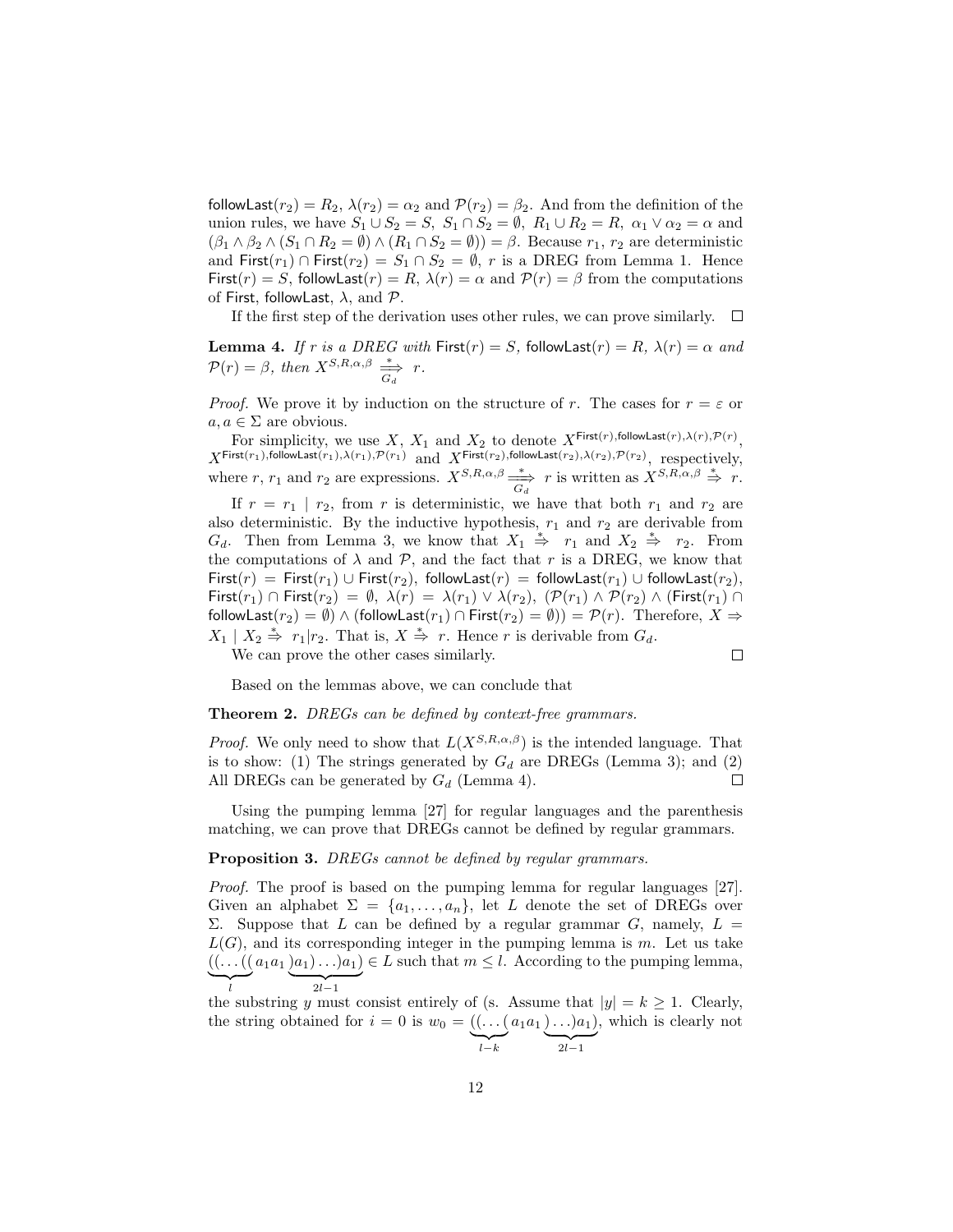deterministic, since the parentheses are not matched. This contradicts to the pumping lemma. Therefore, the set of DREGs is not regular. That is, DREGs cannot be defined by a regular grammar.  $\Box$ 

## 4 Valid Productions

In this section, we will study the validity of productions, namely, to remove the useless symbols in the grammar.

Let us consider a general nonterminal  $X^{S,R,\alpha,\beta}$ :  $X^{S,R,\alpha,\beta}$  is useful if there exists a DREG r such that  $X^{S,R,\alpha,\beta} \stackrel{*}{\underset{G_d}{\longrightarrow}} r$ . Obviously, if  $S = \emptyset$ , then only the empty string  $\varepsilon$  satisfies this condition, and thus we have  $R = \emptyset$ ,  $\lambda = \text{true}$ , and  $\beta$  = true. Moreover, when  $S \cap R = \emptyset$ , by Proposition 1, we have that  $\beta$  = true. These two conditions are clearly the necessity condition for  $X^{S,R,\alpha,\beta}$ being useful. Rather surprise, although they specify conditions for two extreme cases, we find that these two conditions are also the sufficiency condition. Since we can show that if the two conditions hold, then there exists a DREG  $r$  such that First(r) = S, followLast(r) = R,  $\lambda(r) = \alpha$ , and  $\mathcal{P}(r) = \beta$ .

**Lemma 5.** Given S, R,  $\alpha$ , and  $\beta$ , the nonterminal symbol  $X^{S,R,\alpha,\beta}$  is useful if and only if the following two conditions hold: (1)  $(S = \emptyset) \rightarrow ((R = \emptyset) \land (\alpha = \emptyset))$  $true) \wedge (\beta = true)$ ; (2)  $(S \cap R = \emptyset) \rightarrow (\beta = true)$ .

*Proof.* ( $\Leftarrow$ ) We will show that when the conditions hold, we can construct a DREG r such that  $First(r) = S$ , followLast $(r) = R$ ,  $\lambda(r) = \alpha$  and  $\mathcal{P}(r) = \beta$ . Then from the proof of Lemma 4, we know that  $r \in L(X^{S,R,\alpha,\beta})$ . That is,  $X^{S,R,\alpha,\beta}$  is useful.

When  $S \cap R \neq \emptyset$  and  $S \neq \emptyset$ , the expression r is constructed as follows. Suppose  $S \cap R = \{a_1, \ldots, a_n\}, S = \{a_1, \ldots, a_n, b_1, \ldots, b_{m_1}\}, \text{and } R = \{a_1, \ldots, a_n, c_1, \ldots, c_{m_2}\}.$ We need to consider the following cases:

- If  $\alpha = 1$  and  $\beta = 1$ , then  $r = \varepsilon | (a_1^+ | \dots | a_n^+ | b_1 | \dots | b_{m_1}) \cdot (\varepsilon | c_1 | \dots | c_{m_2})$ . We can verify that r is deterministic,  $First(r) = S$ , followLast $(r) = R$ ,  $\alpha = 1$ , and  $\beta = 1$ .
- If  $\alpha = 1$  and  $\beta = 0$ , then  $r = \varepsilon |(a_1| \dots | a_n | b_1 | \dots | b_{m_1}) \cdot (\varepsilon | a_1 | \dots | a_n | c_1 | \dots$  $|c_{m_2}|$ . We can verify that r is deterministic,  $First(r) = S$ , followLast $(r) =$ R,  $\alpha = 1$ , and  $\beta = 0$ .
- If  $\alpha = 0$  and  $\beta = 1$ , then  $r = (a_1^+ | \dots | a_n^+ | b_1 | \dots | b_{m_1}) \cdot (\varepsilon | c_1 | \dots | c_{m_2})$ . We can verify that r is deterministic,  $First(r) = S$ , followLast $(r) = R$ ,  $\alpha = 0$ , and  $\beta = 1$ .
- If  $\alpha = 0$  and  $\beta = 0$ , then  $r = (a_1 | \dots | a_n | b_1 | \dots | b_{m_1}) \cdot (\varepsilon | a_1 | \dots | a_n | c_1 | \dots | c_{m_2})$ . We can verify that r is deterministic,  $First(r) = S$ , followLast $(r) = R$ ,  $\alpha = 0$ , and  $\beta = 0$ .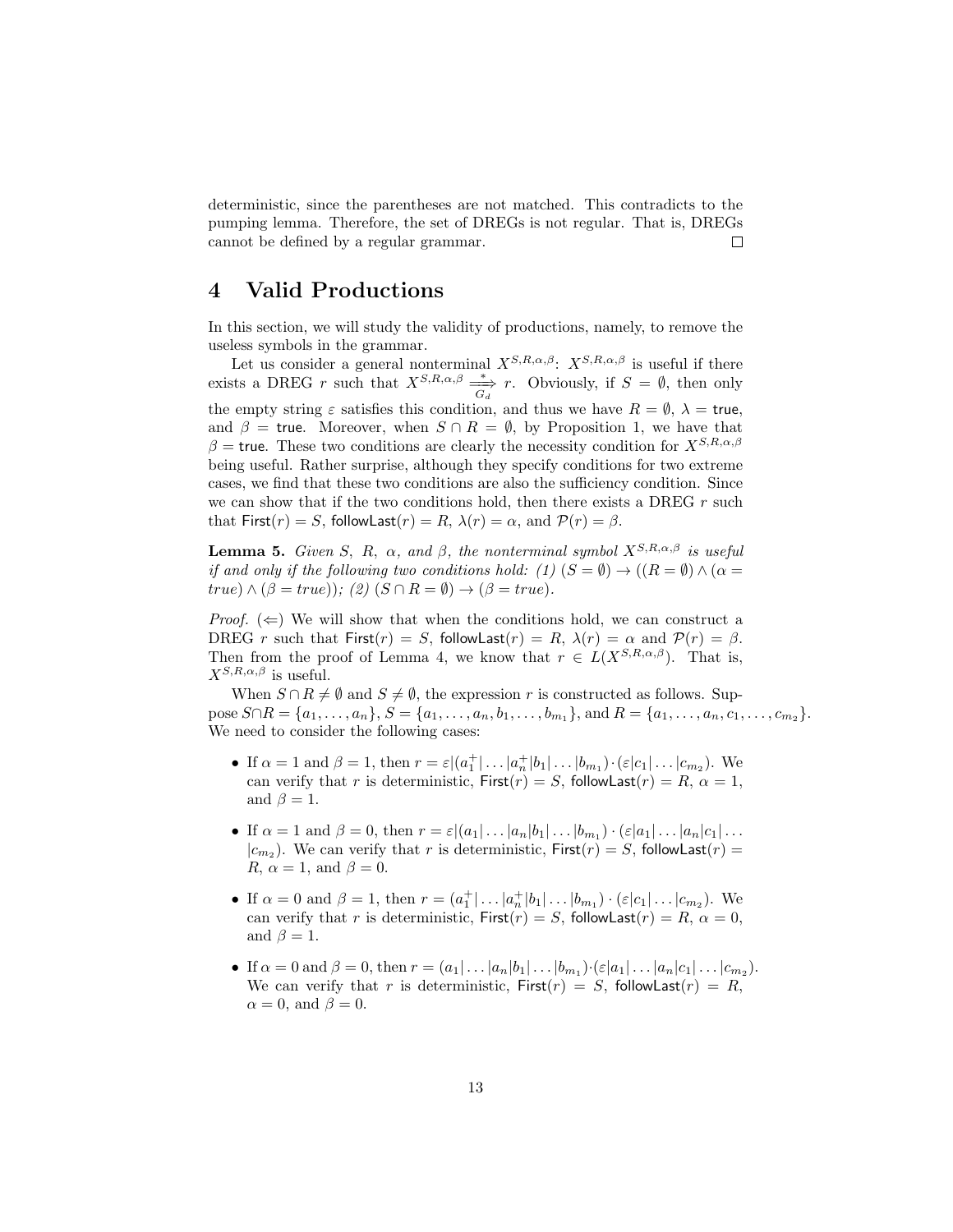When  $S \cap R = \emptyset$  and  $S \neq \emptyset$ , by the hypothesis, we have  $\beta = 1$ . Then the expression r is constructed as follows. Let  $S = \{b_1, \ldots, b_{m_1}\}\$  and  $R =$  $\{c_1, \ldots, c_{m_2}\}\.$  Similarly, we consider the following cases:

- If  $\alpha = 1$ , then  $r = \varepsilon | (b_1 | \dots | b_{m_1}) \cdot (\varepsilon | c_1 | \dots | c_{m_2})$ . We can verify that First(r) = S, followLast(r) = R,  $\alpha = 1$ , and  $\beta = 1$ .
- If  $\alpha = 0$ , then  $r = (b_1 | \dots | b_{m_1}) \cdot (\varepsilon | c_1 | \dots | c_{m_2})$ . We can verify that First(r) = S, followLast(r) = R,  $\alpha = 0$ , and  $\beta = 1$ .

When  $S = \emptyset$ , by the hypothesis, we have that  $R = \emptyset$ ,  $\alpha = 1$ , and  $\beta = 1$ . Then the expression  $r = \varepsilon$  satisfies that  $\text{First}(r) = \emptyset$ , followLast $(r) = \emptyset$ ,  $\alpha = 1$ , and  $\beta = 1$ .

Therefore if the conditions hold, then  $X^{S,R,\alpha,\beta}$  is useful.

(⇒) Suppose that  $S \cap R = \emptyset$ . Then the following condition holds:  $\forall x \in \mathbb{R}$ followLast $(r'), \forall y \in$  First $(r'),$  if  $x^{\natural} = y^{\natural}$  then  $x = y$ . By Proposition 1, we have that  $\beta = 1$ .

When  $S = \emptyset$ , because  $X^{S,R,\alpha,\beta}$  is useful, by Lemma 3 there exists a DREG r such that First(r) =  $\emptyset$ . Since we assume that regular expressions are not  $\emptyset$ , from First(r) =  $\emptyset$  we know that  $L(r) = {\varepsilon}$ . Hence followLast(r) =  $\emptyset$ ,  $\alpha = 1$ , and  $\beta = 1$ .

This completes the proof.

 $\Box$ 

Next, we study the effectiveness of the lemma. Given an alphabet  $\Sigma$ , there are  $2^{|\Sigma|}$  different First and followLast sets, so there are  $2^{|\Sigma|} \cdot 2^{|\Sigma|} \cdot 2 \cdot 2 = 2^{2|\Sigma|+2}$ different nonterminal symbols. Each production uses at most three nonterminals, then the number of possible productions is in  $O(5 \times 2^{6|\Sigma|+6})$ . Table 1 lists the numbers of productions in  $G_d$  over small alphabets, which increases rapidly. Note that permutation of symbols in First and followLast sets does not matter.

Let us consider the number of valid productions  $(i.e.,$  the ones without useless nonterminals). We use  $G<sub>o</sub>$  to denote such optimized grammars with only valid productions. Table 1 also lists the numbers of productions in  $G<sub>o</sub>$  over small alphabets. From the table, we can see that the numbers of productions in  $G<sub>o</sub>$  are much fewer than the ones in  $G<sub>d</sub>$ . According to Lemma 5, we know that  $G<sub>o</sub>$  denotes the same language as  $G<sub>d</sub>$ . This demonstrates the effectiveness of Lemma 5.

Table 1:  $|G_d|$  and  $|G_o|$  over small alphabets

| $\sqrt{ }$ |     | ∼    | IJ    |        |         |
|------------|-----|------|-------|--------|---------|
| $ G_d $    | 208 | 3297 | 43698 | 542387 | 6553772 |
| $\sigma_o$ | 46  | 815  | 14904 | 240481 | 3520010 |

At last, we show that for a given alphabet  $\Sigma$ , there are valid productions in all the five classes of productions in  $G_d$ . The base case is trivial, since these productions can generate words in one step. We show that there are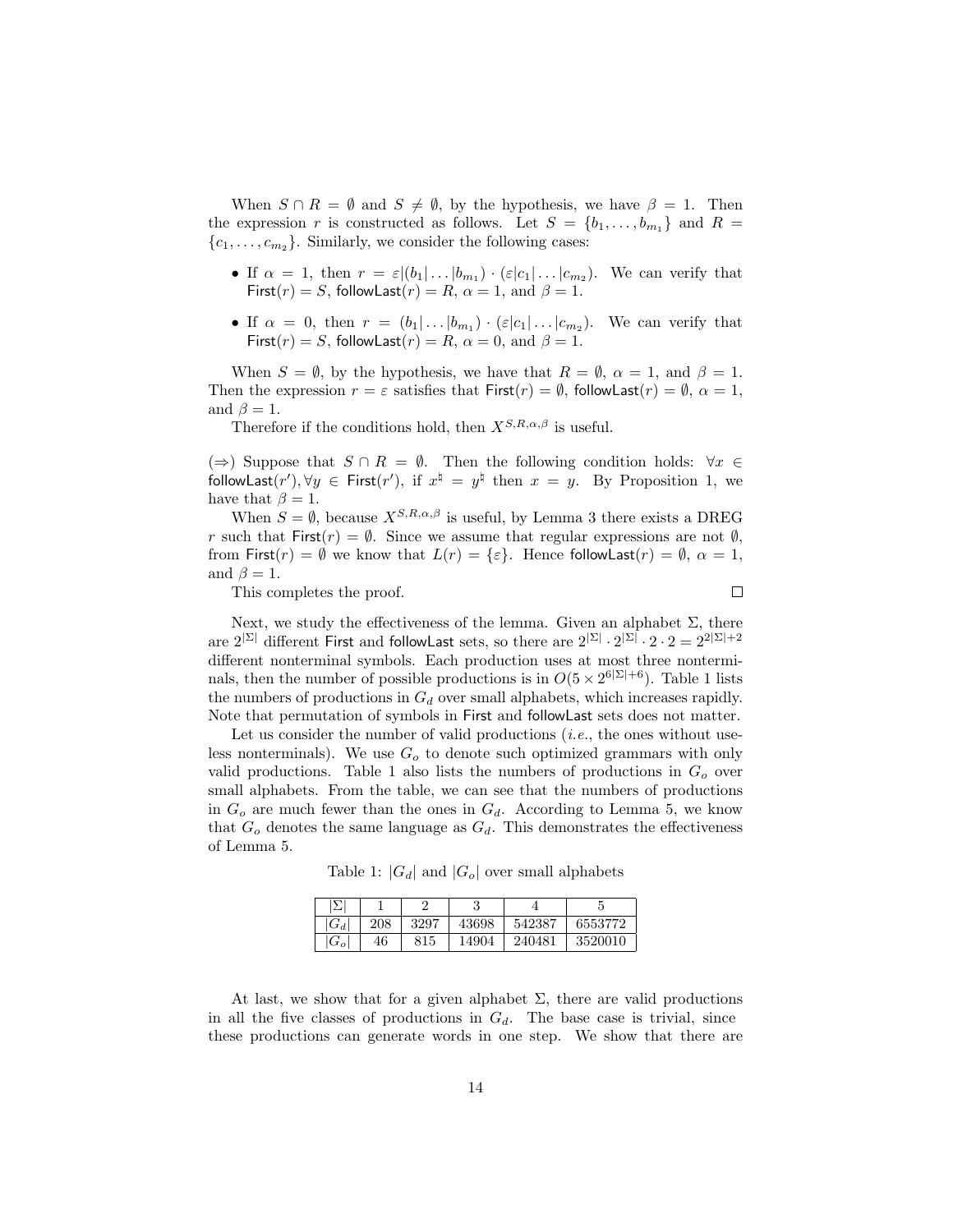valid productions in the other classes in the following. Actually the conditions in the productions are corresponding to the conditions for an expression to be deterministic and the processes of computing First, followLast,  $\lambda$  and  $\mathcal{P}$ . Let us consider the following DREGs  $r_1 = \varepsilon | a, r_2 = a a, r_3 = a^+$  and  $r_4 = a$ ? for any symbol  $a \in \Sigma$ . For each expression, we try to construct one valid production for each class of productions. The productions we constructed are as follows:  $(P1) X_2 \to X_0 | X_1, (P2) X_1 \to X_1 \cdot X_1, (P3) X_3 \to X_1 +$ , and  $(P4) X_2 \to X_1?$ , where  $X_0,\,X_1,\,X_2,$  and  $X_3$  stand for  $X^{\emptyset,\emptyset,\text{true,true}},\,X^{\{a\},\emptyset,\text{false,true}},\,X^{\{a\},\emptyset,\text{true,true}},$ and  $X^{\{a\},\{a\},\{\text{false},\text{true}\}}$ , respectively. Since  $X_i$ s are useful, all these productions are valid.

## 5 Random Generation of DREGs

Due to the fact that there were no syntax definitions for DREGs before, by now there are no tools for automatic generating DREGs. Nevertheless, in Section 3.2 we have shown that DREGs can be defined by context-free grammars. In this section, we further show that these context-free grammars can be used to automatically generate DREGs. Our aim is to generate DREGs randomly and efficiently.

### 5.1 Random Generation Algorithm

With the grammars presented in Section 3.2, a naive idea is to construct the whole grammar for a given alphabet first and then use the existing methods [28, 29, 30, 31, 32] to randomly generate sentences from this constructed grammar. However, due to the facts that the grammars are too large to construct fully (see Section 3.2 and Table 1), and that existing methods require some pre-processings of the whole grammar, the existing methods become inefficient and thus are not suitable for the grammars of DREGs. In existing methods, the pre-processings are to keep the information needed for randomness, thus contribute to make the random generation efficient. Hence the key problem is how to make the random generation efficient without the construction and the pre-processings of the whole grammar. Thanks to the information that the symbols in the grammars of DREGs take  $(i.e.,$  the parameters of the nonterminal symbols), we can take full advantage of this information to make the random generation efficient without constructing the whole grammar.

Our solution consists of the following ideas:

- Construct the valid productions only when they are needed to avoid the construction of the whole grammar. Thanks to Lemma 5, we can construct the valid productions directly. Otherwise, we need to construct the whole grammar to check the validity of each production. This could lead to an inefficient generation.
- Impose a conservative length condition to make the generation efficient: if the length of the generating sentence exceeds a given length, the gener-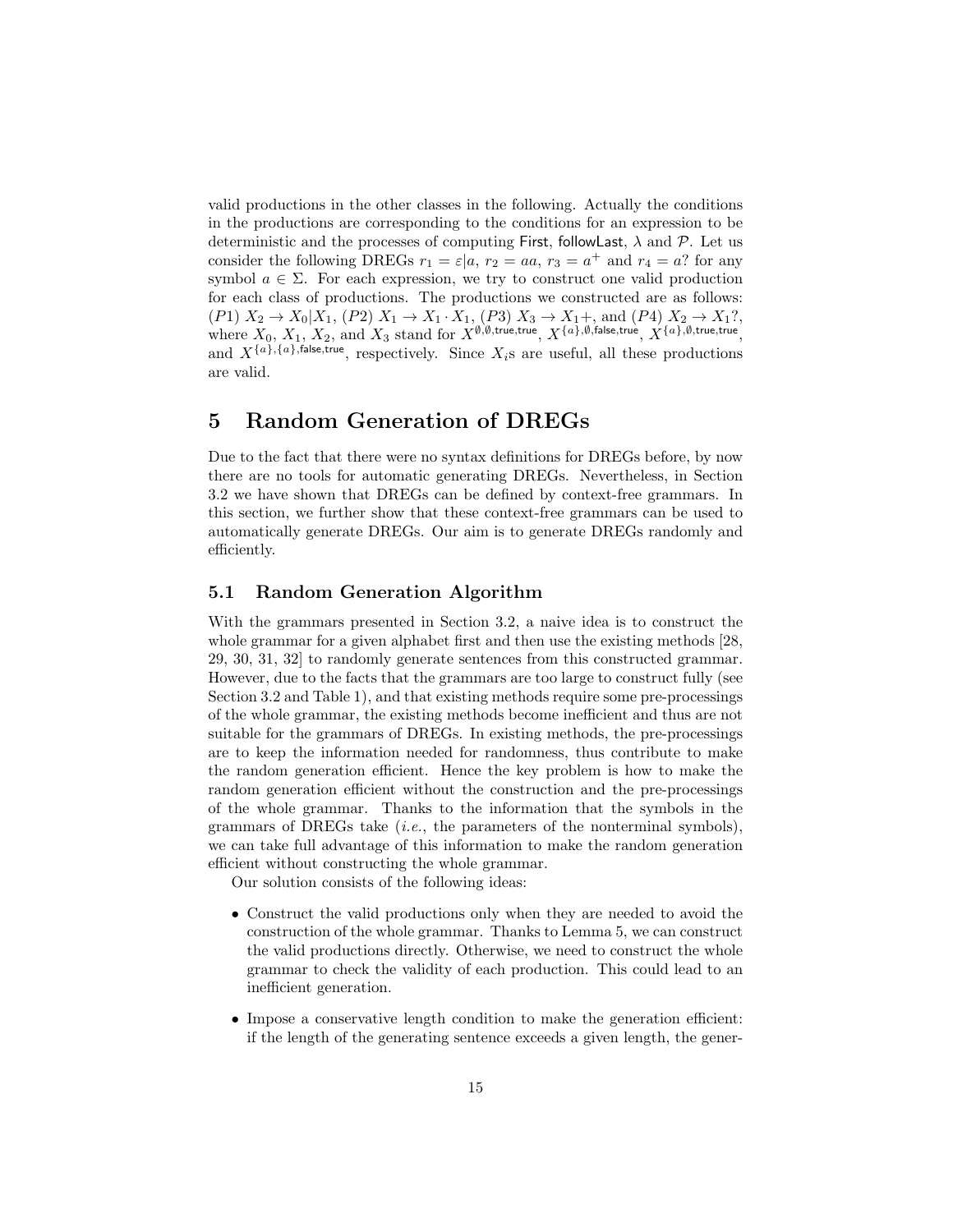ation terminates with a failure. This is similar to most existing work, but different in that existing work requires the length of the generated sentence is exactly the given one, while we require the length is no longer than the given one. This is because that we would like to avoid the pre-processings of the whole grammar that existing work require. Moreover, for other structure requirements of the generated DREGs, such as concerning the occurrences of regular expression operators, the generation may become more difficult, such as the pre-processings cannot be avoided.

• Employ a length control mechanism to improve the efficiency of generation. In detail, we (over-)estimate the possible (minimum) length  $l_e$  for the generating sentence, which can be solved by using the information of the symbols. Then we compare  $l_e$  with the given length l. If  $l_e \geq l$ , the generation starts to select the productions with small First and followLast randomly. As a result, the First and followLast become smaller and smaller until the Base case of the grammar. Therefore, the generation can terminate soon.

| <b>Algorithm 1</b> Random Generation Algorithm                                                       |  |  |  |  |  |  |
|------------------------------------------------------------------------------------------------------|--|--|--|--|--|--|
| <b>Input:</b> the length l and the alphabet $\Sigma$                                                 |  |  |  |  |  |  |
| <b>Output:</b> a sentence <i>s</i> s.t. $ s  \leq l$ or failure                                      |  |  |  |  |  |  |
| 1: generate a useful non-terminal $X_s$ randomly and put it into Stack stack                         |  |  |  |  |  |  |
| 2: set current sentence $s_c \leftarrow \epsilon$ , length $l_c \leftarrow 0$                        |  |  |  |  |  |  |
| 3: set length control off $LC \leftarrow$ false                                                      |  |  |  |  |  |  |
| 4: while <i>stack</i> is nonempty and $l_c \leq l$ do                                                |  |  |  |  |  |  |
| $X \leftarrow \text{pop stack}$<br>5.                                                                |  |  |  |  |  |  |
| <b>if</b> $X$ is terminal then<br>6.                                                                 |  |  |  |  |  |  |
| $s_c \leftarrow s_c \cdot X$ , $l_c \leftarrow l_c + 1$ if $X \in \Sigma$<br>7:                      |  |  |  |  |  |  |
| else<br>8:                                                                                           |  |  |  |  |  |  |
| if $LC$ is false then<br>9:                                                                          |  |  |  |  |  |  |
| $l_r \leftarrow estLen(state), \ LC \leftarrow (l_c + l_r > l)$<br>10:                               |  |  |  |  |  |  |
| end if<br>11:                                                                                        |  |  |  |  |  |  |
| if $LC$ is false then<br>12:                                                                         |  |  |  |  |  |  |
| construct a production $p$ for $X$ randomly<br>13.                                                   |  |  |  |  |  |  |
| else<br>14:                                                                                          |  |  |  |  |  |  |
| construct p randomly s.t. $\forall X' \in rhs(p)$ . $X'.S \subset X.S$ and $X'.R \subset X.R$<br>15: |  |  |  |  |  |  |
| end if<br>16:                                                                                        |  |  |  |  |  |  |
| if the construction fails then return failure<br>17:                                                 |  |  |  |  |  |  |
| end if<br>18.                                                                                        |  |  |  |  |  |  |
| push $rhs(p)$ into stack reversely<br>19:                                                            |  |  |  |  |  |  |
| end if<br>20:                                                                                        |  |  |  |  |  |  |
| 21: end while                                                                                        |  |  |  |  |  |  |
| 22: if stack is empty then return $s_c$                                                              |  |  |  |  |  |  |
| 23: else return failure end if                                                                       |  |  |  |  |  |  |

The random generation algorithm is shown in Algorithm 1, which takes an alphabet  $\Sigma$  and a length l as input, and returns a sentence with length no longer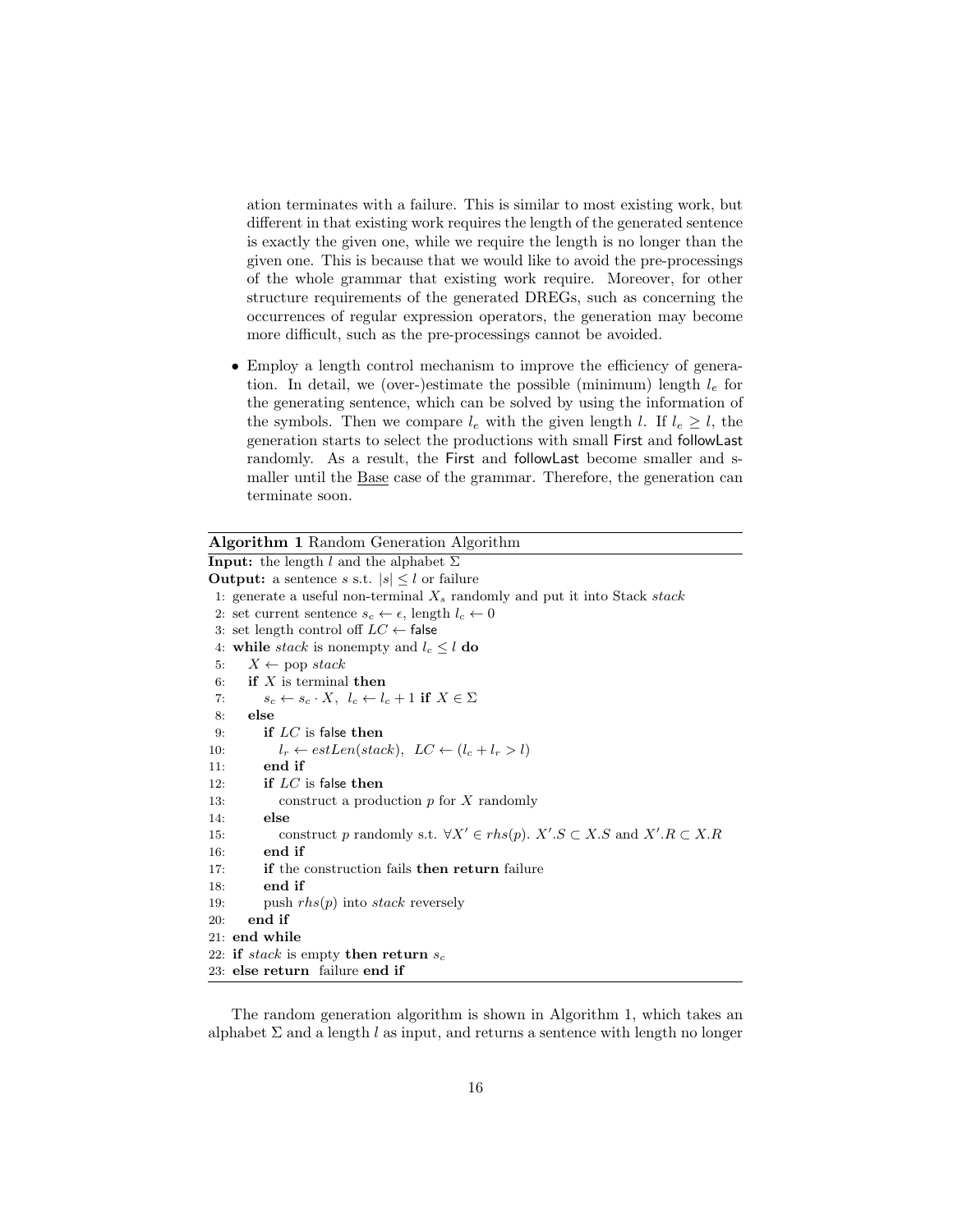than l or a failure. The algorithm starts with a stack with a random useful non-terminal (Line 1). In other words, the algorithm starts with two random subsets  $S, R \subseteq \Sigma$  and two random Boolean values  $\alpha, \beta$  such that  $X^{S,R,\alpha,\beta}$  is useful, *i.e.*  $X^{S,R,\alpha,\beta}$  satisfies the conditions in Lemma 5. And the algorithm initializes the current generating sentence  $s_c$  as empty string  $\epsilon$  and its length  $l_c$  as 0 respectively (Line 2), and set the length control mechanism off (Line 3). Then the algorithm proceeds each (top) symbol in the stack until either the stack is empty or the length of the current generating sentence exceeds the required one  $(l_c \geq l)$  (Lines 4-21). In detail, if the proceeding symbol X is a terminal, then the algorithm concatenates it with the current sentence and increases the length by 1 if it belongs to  $\Sigma$  (Lines 6-7). Otherwise, the algorithm uses the length function  $estLen$  to estimate a possible length  $l_r$  that the current stack can generate, and compares it with the remaining length  $(i.e.,$  the required length l minus the current one  $l_c$ ) to trigger on the length control mechanism (Line 10). Followed up, the algorithm tries to construct a production p for the symbol X following the rules in Figure 1 (Lines  $12-16$ ) depending on the length control. If the length control mechanism is off, p is selected uniformly at random from all valid productions of  $X$  (Line 13); otherwise,  $p$  comes randomly from those productions satisfying that each non-terminal symbol  $X'$  on the right-hand side has a smaller First set  $S$  and a smaller followLast set  $R$  than  $X$  (Line 15). If the construction fails, the algorithm terminates with a failure (Lines  $17 - 18$ ), otherwise, it pushes all the symbols on the right-hand side of p into the stack reversely (Line 19), and continues with the next possible symbol. Finally, if the stack is empty, the algorithm returns the generated sentence (Line 22); otherwise, it returns a failure (Line 23).

#### 5.2 Length Estimation

In this section we present how to define the length estimating function estLen to make the random generation efficient without any pre-processings of the whole grammar.

First, similar to existing work [44, 41], let us consider the problem of estimating the minimum length for the sentences generated from a symbol. Clearly, the length of sentence generated from a terminal symbol is fixed  $(i.e., 1)$ , while it is variant from a non-terminal symbol. L. Zheng and D. Wu have presented a solution to calculate the minimum length and to construct the corresponding sentence that can be generated from a non-terminal symbol [44]. However, this solution requires some pre-processings of the whole grammar as well, so it is not applicable here.

The key difficulty lies in how to decide whether there exists a sentence s generated from a given non-terminal symbol  $X$  for a given length  $l$  such that  $|s| = l$ , based on which, the smallest l can be found. Thanks to the information (*i.e.*, the First set S and the followLast set R) that a non-terminal symbol takes, we can conclude that any sentence s generated from  $X^{S,R,\alpha,\beta}$  satisfies that  $|s| > |S \cup R|$ , since  $S \cup R \subseteq occur(s)$ .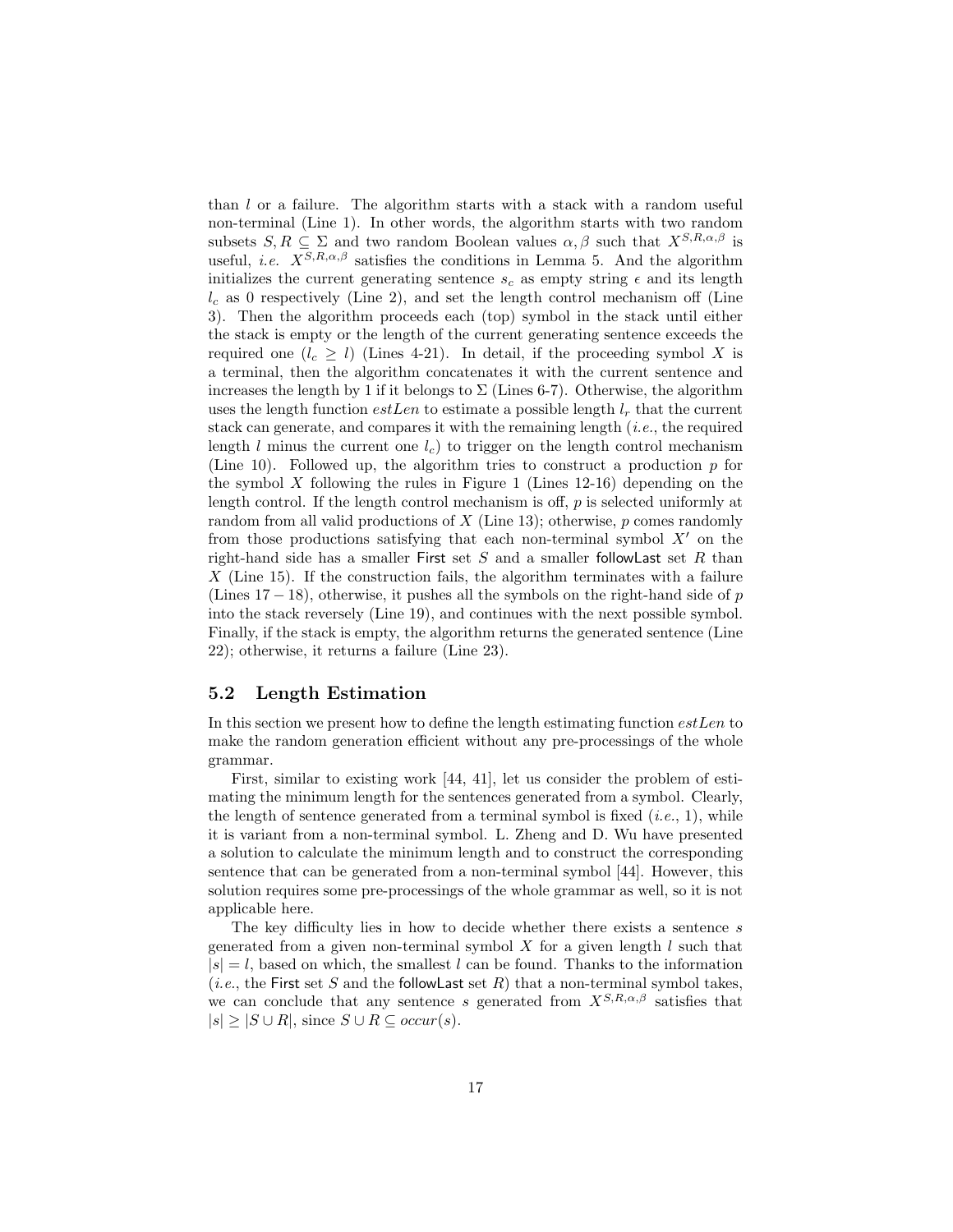| S              | $\overline{R}$ | $\alpha$ | $\beta = \text{true}$                                                              | $\beta =$ false                                                                                      |
|----------------|----------------|----------|------------------------------------------------------------------------------------|------------------------------------------------------------------------------------------------------|
| Ø              | Ø              | true     | $\varepsilon$                                                                      | useless                                                                                              |
| Ø              | Ø              | false    | useless                                                                            | useless                                                                                              |
| Ø              | P <sub>2</sub> | true     | useless                                                                            | useless                                                                                              |
| Ø              | P <sub>2</sub> | false    | useless                                                                            | useless                                                                                              |
| $P_1$          | Ø              | true     | $(a_1   \ldots   a_m)?$                                                            | useless                                                                                              |
| $P_1$          | Ø              | false    | $a_1   \ldots   a_m$                                                               | useless                                                                                              |
| $P_1$          | P <sub>2</sub> | true     | $((a_1 \ldots a_n)(\varepsilon c_1 \ldots c_p))^*$                                 | useless                                                                                              |
| $P_1$          | P <sub>2</sub> | false    | $((a_1 \ldots a_n)(\varepsilon c_1 \ldots c_p))^+$                                 | useless                                                                                              |
| $P_3$          | $P_3$          | true     | $(b_1 \ldots b_n)^*$                                                               | $\varepsilon  b_1 \cdot b_1^+ b_2^+  \dots  b_n^+ $                                                  |
| $P_3$          | $P_3$          | false    | $(b_1 \ldots b_n)^+$                                                               | $b_1 \cdot b_1^+   b_2^+   \ldots   b_n^+$                                                           |
| $P_3$          | $P_2 \cup P_3$ | true     | $((b_1   \ldots   b_n)(\varepsilon   c_1   \ldots   c_p))^*$                       | $\frac{\varepsilon}{\varepsilon (b_1 \cdot b_1^+ b_2^+  \dots  b_n^+)(\varepsilon c_1  \dots  c_p)}$ |
| $P_3$          | $P_2 \cup P_3$ | false    | $((b_1   \ldots   b_n)(\varepsilon   c_1   \ldots   c_p))^{+}$                     | $(b_1 \cdot b_1^+   b_2^+   \ldots   b_n^+)(\varepsilon   c_1   \ldots   c_p)$                       |
| $P_1 \cup P_3$ | $P_3$          | true     | $(\varepsilon  a_1  \ldots  a_m)(\varepsilon  b_1  \ldots  b_n)$                   | $(\varepsilon  a_1  \ldots  a_m)(\varepsilon  b_1 \cdot b_1^+ b_2  \ldots  b_n)$                     |
| $P_1 \cup P_2$ | $P_3$          | false    | $(\varepsilon  a_1  \ldots  a_m)(b_1  \ldots  b_n)^+$                              | $(\varepsilon  a_1  \ldots  a_m)(b_1 \cdot b_1^+  b_2^+  \ldots  b_n^+)$                             |
| $P_1 \cup P_3$ | $P_2 \cup P_3$ | true     | $\varepsilon  (a_1 \ldots  a_m b_1^+ \ldots  b_n^+)(\varepsilon  c_1 \ldots  c_p)$ | $\varepsilon  (a_1 \ldots  a_m b_1\cdot b_1^+ b_2 \ldots  b_n^+)(\varepsilon  c_1 \ldots  c_p)$      |
| $P_1 \cup P_3$ | $P_2 \cup P_3$ | false    | $(a_1   \ldots   a_m   b_1^+   \ldots   b_n^+)(\varepsilon   c_1   \ldots   c_p)$  | $(a_1   \ldots   a_m   b_1 \cdot b_1^+   \ldots   b_n^+) (\varepsilon   c_1   \ldots   c_p)$         |

Table 2: DREGs with length  $|S \cup R|$  and  $|S \cup R| + 1$ 

**Lemma 6.** Given S, R,  $\alpha$ , and  $\beta$ , then for each  $s \in L(X^{S,R,\alpha,\beta})$ ,  $|s| \geq |S \cup R|$ . *Proof.* Due to  $S \subseteq occur(s)$  and  $R \subseteq occur(s)$ , we can get  $|S \cup R| \leq |s|$ .  $\Box$ 

Lemma 6 gives us a solution, but what we want is the minimum or the one which is very close to the minimum. For that, we try to find whether there exists a sentence whose length is very close to  $|S \cup R|$ . Table 2 gives the constructed DREGs, indicating that there exists a DREG either with length  $|S \cup R|$  when β is true or with length  $|S \cup R| + 1$  when β is false for a useful non-terminal  $X^{S,R,\alpha,\beta}$ , where  $P_1 = \{a_1,\ldots,a_m\}$ ,  $P_2 = \{c_1,\ldots,c_p\}$  and  $P_3 = \{b_1,\ldots,b_n\}$ such that  $P_i$ s are pairwise disjoint. So we declare that the solution given by Lemma 6 is reasonable.

Let us take the minimum length  $|R\cup S|$  as a reference for our length estimating function, and assume that the possible length exceeds the required length. So the length control mechanism is triggered on. From then on, we have to lead the generation to terminating with a sentence whose length does not exceed the given one. Therefore, we have to select the productions that lead to the minimum sentence due to the minimum reference. But it is a pity that the whole grammar is "unknown", so is the minimum sentence. Even worse, this selection could lose randomness, even we use the sentences presented in Table 2 randomly.

As mentioned above, instead of the minimum sentence, we still select the productions randomly, but from the ones with smaller First and followLast. This smaller selection enables us to select the productions randomly again and to lead the generation to terminating. To satisfy the length condition, the length generated by the smaller selection should be smaller than the remaining length. In other words, the remaining length should be as long as possible. Therefore, the earlier to trigger on the length control mechanise, the higher the success rate. On the other hand, we would like to generate the sentences whose lengths are as close to the given one as possible. Conversely, this requirement requires the generation to start the length control mechanise as late as possible. Again, the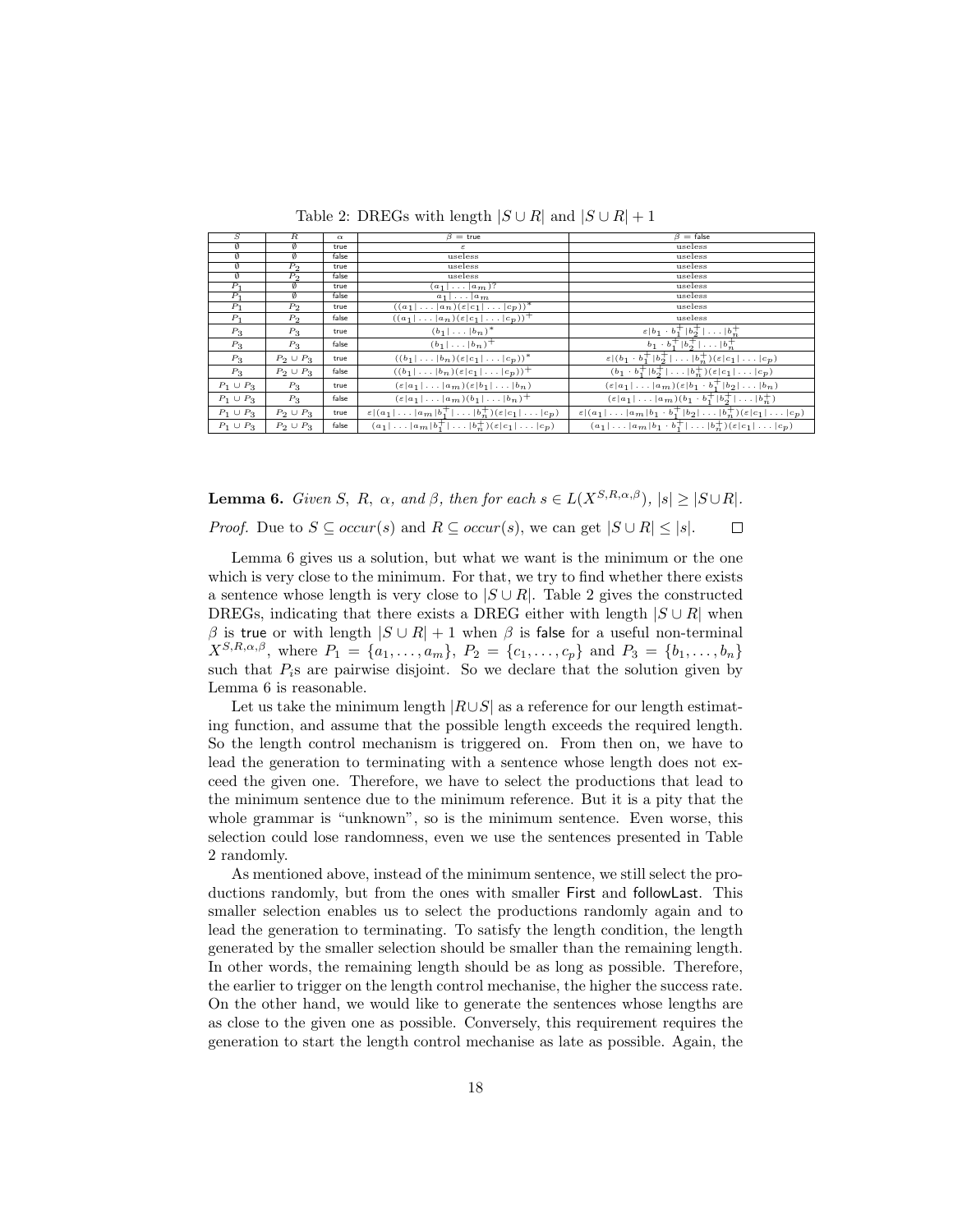problem is how to define the length function to trigger the length control mechanism on properly, or to estimate the possible length of the sentences generated by the smaller selection.

Similarly, let us take the possible minimum length by the smaller selection as a reference. Consider the production cases of a non-terminate symbol  $X^{S,R,\alpha,\beta}$ . For **Plus** and Que, there is only symbol  $X^{S_1,R_1,\alpha,\beta}$  and  $|S_1 \cup R_1| = |S \cup R|$ . So the possible minimum length is almost the same. While for **Union** and **Concat**, there are two symbols  $X^{S_1,R_1,\alpha,\beta}$  and  $X^{S_2,R_2,\alpha,\beta}$ . Under the smaller selection,  $S = S_1 \cup S_2, S_1 \cap S_2 = \emptyset$  and  $R_1 \cup R_2 = R$ . So  $|S \cup R| \leq |S_1 \cup R_1| + |S_2 \cup R_2|$  $|S_1 \cup R| + |S_2 \cup R| = |S_1| + |R| + |S_2| + |R| = |S| + 2 * |R|$ . Hence, the possible minimum length is on the increase if Union and Concat are applied. To make matters worse, these two cases may be applied on continuously  $(|S|)$  times at most) until the **Base** case (*i.e.*  $|S_i| = 1$ ). So the possible minimum length can be  $|S| + |R| + |S| * |R|$  at worst. Conservatively, this worst minimum length can be used as the length function estLen.

**Lemma 7.** Given an non-terminate  $X^{S,R,\alpha,\beta}$ , the possible minimum length for the DREGs generated from  $X^{S,R,\alpha,\beta}$  under the smaller selection is  $|S \cup R|$  +  $|S| * |R|$  at worse.

Proof. This can be proved by induction on the derivation trees of expressions.

- Base: Trivially.
- Union: According to the definition of  $\Phi$ , we have  $S = S_1 \cup S_2$ ,  $S_1 \cap$  $S_2 = \emptyset$  and  $R_1 \cup R_2 = R$ . Let the minimum lengths of DREGs from  $X^{S,R,\alpha,\beta}, X^{S_1,R_1,\alpha_1,\beta_1}, X^{S_2,R_2,\alpha_2,\beta_2}$  are  $m, m_1, m_2$ , respectively.

$$
m = m_1 + m_2
$$
  
\n
$$
\leq |S_1 \cup R_1| + |S_1| * |R_1| + |S_2 \cup R_2| + |S_2| * |R_2|
$$
  
\n
$$
\leq |S_1 \cup R| + |S_1| * |R| + |S_2 \cup R| + |S_2| * |R|
$$
  
\n
$$
= |S_1 \cup S_2 \cup R| + |S_1 \cup S_2| * |R| \quad (S_1 \cap S_2 = \emptyset)
$$
  
\n
$$
= |S \cup R| + |S| * |R| \quad (S = S_1 \cup S_2)
$$

- Concat: Due to the smaller selection, we have  $|S_i| < |S|$  and  $|R_i| < |R|$ . This makes us have to select the productions such that  $\alpha_i = \text{true}^1$ , which yields  $S = S_1 \cup S_2$ ,  $S_1 \cap S_2 = \emptyset$  and  $R_1 \cup S_2 \cup R_2 = R$ . Then similar to the case of Union, we can prove the minimum length is  $\leq |S \cup R| + |S| * |R|$ at most.
- Plus: Let the minimum lengths of DREGs from  $X^{S,R,\alpha,\text{true}}$  and  $X^{S,R_1,\alpha,\text{true}}$ are m and m', respectively. By induction  $m' \leq |S \cup R_1| + |S| * |R_1|$ . Clearly, we have  $m = m'$ . Thus  $m \leq |S \cup R_1| + |S| * |R_1| \leq |S \cup R| + |S| * |R|$ since  $R_1 \subset R$ .

<sup>&</sup>lt;sup>1</sup>In our implementation, if such productions do not exist, we relax the conditions of smaller selection as  $|S_i| \leq |S|$  and  $|R_i| \leq |R|$  such that  $\alpha_i$  can be false, rather than returning a failure.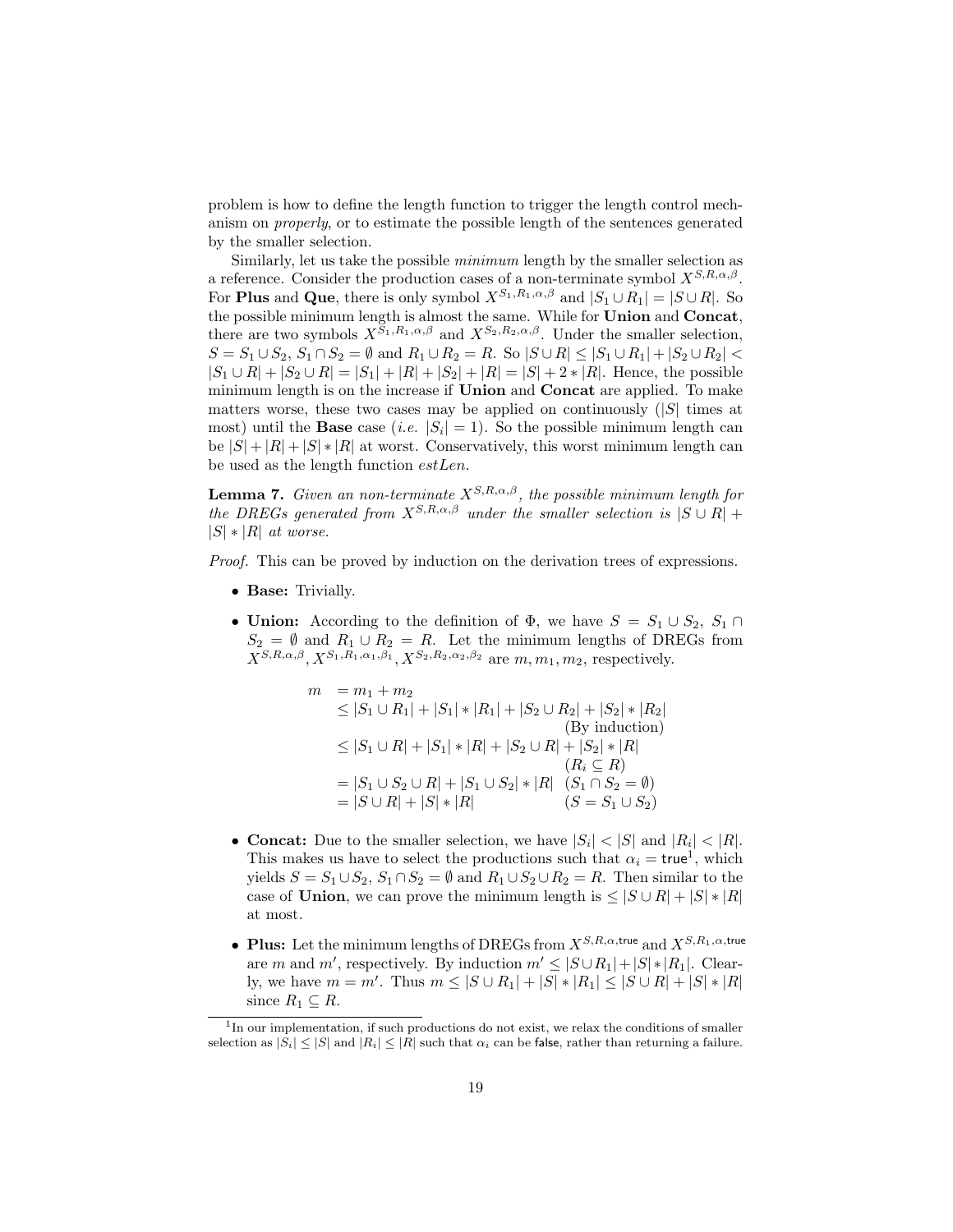• Que: Similar to the case of Plus.

While in practice, we also try some other choice, such as the average of the minimum length and the worst minimum length  $(i.e., (|S \cup R| + 0.5 * |S| * |R|)).$ More details are presented in Section 6.

## 6 Experiments

We have implemented a prototype to construct the DREG grammars and to generate DREGs from these grammar in Java. Using our prototype, we conducted a series of experiments to evaluate our solution. Firstly, we conducted experiments to see whether the DREG grammars can be constructed and further be used easily in practice. Secondly, we conducted experiments to test the performance of our random generation algorithm on different estimating functions. Thirdly, to test the efficientness further, we also conducted experiments to compare our algorithm with the RE Algorithm, *i.e.*, the algorithm to generate regular expressions first and then select the deterministic ones. Finally, to see the usefulness of our generator, we applied the generated DREGs in an inclusion checker for DREGs.

All the experiments are conducted on a machine with Intel core I5 CPU and 4GB RAM, running Ubuntu 14.04.

#### 6.1 DREG Grammar Construction

Given an alphabet  $\Sigma$ , constructing the grammar is easy, just by constructing all the possible valid productions according to the rules presented in Figure 1. Thanks to Lemma 5, those invalid productions can be thrown away directly, without any additional check on the whole grammar. Table 3 shows the experimental results for the optimized grammars with small alphabets, where  $|G_{o}|$ denotes the number of productions in optimized grammar  $G_o$ , Time and Avg.T denote the constructing time for the grammar and the average time for each production respectively, and Stored denotes the size of the file that stores the grammar. Although the grammars can be constructed easily, the result shows that the time and space needed by the grammars are exponential on  $|\Sigma|$ . This is because, as explained in Section 4, the number of productions is  $O(5 \times 2^{6|\Sigma|+6})$ .

Due to the large scale, it seems that these grammars cannot be easily used in practice. For example, we have tried to generate DREGs using Dong's algorithm [32], which is a linear algorithm to enumerate sentences from a CFG and can be used as a sentence generator provided with a randomizer [41]. But we only succeed for the grammar whose symbol size is smaller than 7, due to the large memory required by the maintaining of the whole grammar and the useful information for generation.

However, in some cases, only some productions for a specific non-terminal symbol are required, rather than the whole grammars. For example, when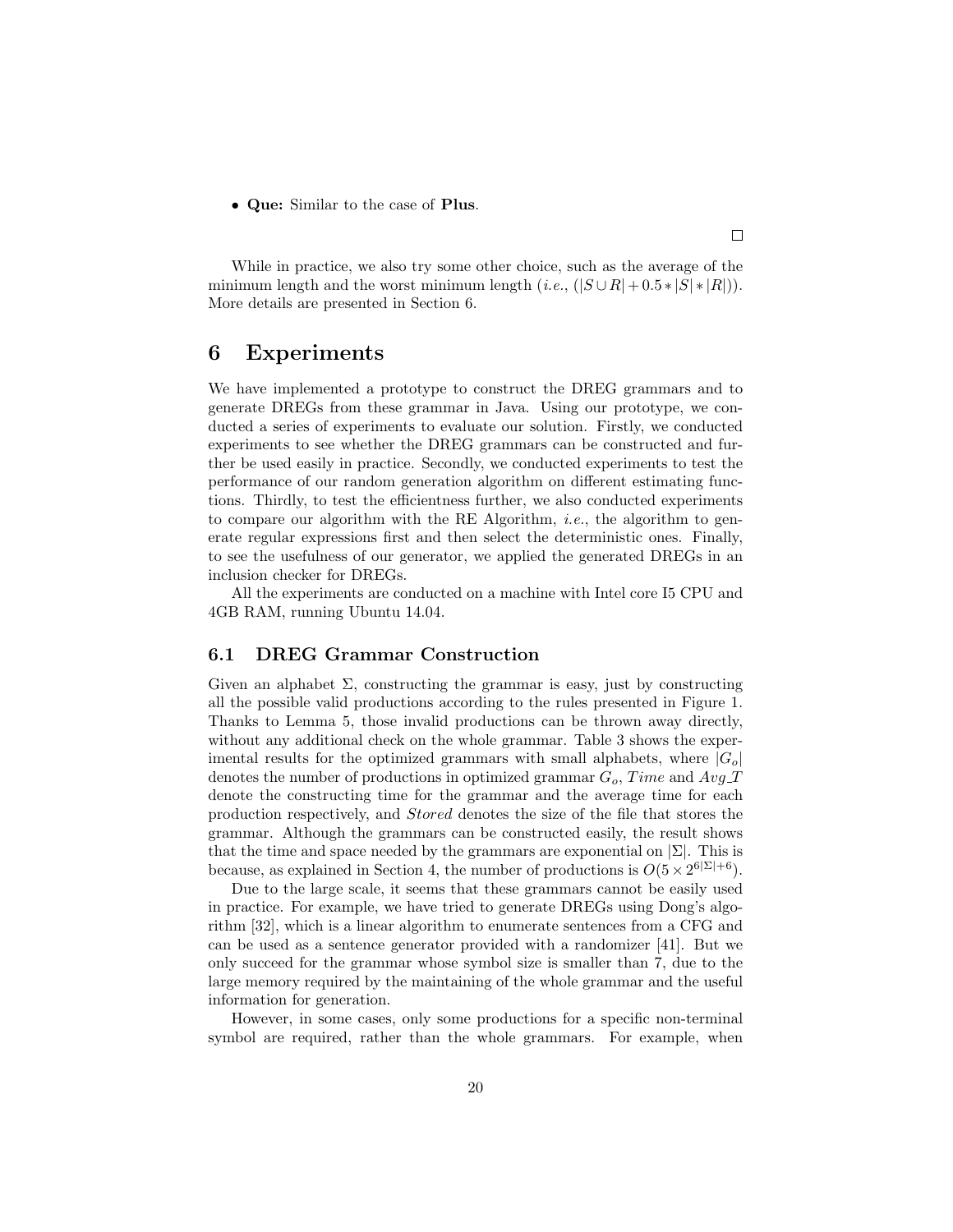|                | $G_{\alpha}$ | Time         | <i>Stored</i> | $Avg_T$ |
|----------------|--------------|--------------|---------------|---------|
| 1              | 46           | 0.033ms      | 1.69k         | 0.711us |
| $\mathfrak{D}$ | 815          | 0.817ms      | 35.2k         | 1.002us |
| 3              | 14904        | 7.276ms      | 726k          | 0.488us |
| 4              | 240481       | 119.113ms    | 12.6M         | 0.495us |
| 5              | 3520010      | 2323.929ms   | 203M          | 0.660us |
| 6              | 48369939     | 28506.531ms  | 2.98G         | 0.589us |
| 7              | 638241628    | 396844.845ms | 42.7G         | 0.622us |

Table 3: Grammar construction for given alphabet  $\Sigma$ 

using these grammars for sentence generation ( $e.g.,$  our random generation) only one production is required for each non-terminal symbol at a time. Moreover, the experimental result also shows that the average time for constructing a production is very low (almost smaller than 1us). This enables us to only construct the productions efficiently when they are needed.

#### 6.2 DREG Generation

As we discuss in Section 5.2, the length estimating function estLen affects the sentence generation. Hence we conduct some experiments to evaluate our random generation algorithm: how the algorithm perform on different estimating functions for grammars with different alphabet sizes. For that, we generate 100 sentences randomly with length no longer than 10, 20, 50 from the grammars, whose alphabet size ranges from 1 to 20, taking the worst minimum length  $(i.e., |S \cup R| + |S| * |R|)$ , the minimum length  $(i.e., |S \cup R|)$ , and their average  $(i.e., |S \cup R| + 0.5 * |S| * |R|)$  as the length function *estLen*, respectively. During generating, we collect the total time, the average length, and the failure number.

The experimental results are shown in Figure 2, where the horizontal axises of all the figures represent the sizes of the grammar's alphabets, the vertical axises of Figures 2(a) - 2(c), Figures 2(d) - 2(f), and Figures 2(g) - 2(i) represent the total times in seconds, the average length radios with respect to the required length and the failure numbers, respectively, and  $\lq$ -n" means that the required length is l and the length function  $estLen$  is  $|S \cup R| + n*|S| * |R|$ . The results show that the total times costed by most DREG generations, except the case of 50-0 for the grammars with the alphabet size larger than 15, are in several seconds, indicating that our algorithm can generate DREGs efficiently. In particular, taking  $|S \cup R| + |S| * |R|$  and  $|S \cup R| + 0.5 * |S| * |R|$  as the length function, the cost time could be in 1s, even in 0.1s when the required length is large. Moreover, from Figures  $2(a)-2(c)$ , we can see that (i) the higher the length function, the less (better) the cost time; and (ii) the cost time would not increase rapidly (almost the same) as the alphabet size increases. The reason is that with a higher estimated length, the length control mechanism can be triggered on earlier and there are more "space" for the smaller random selection.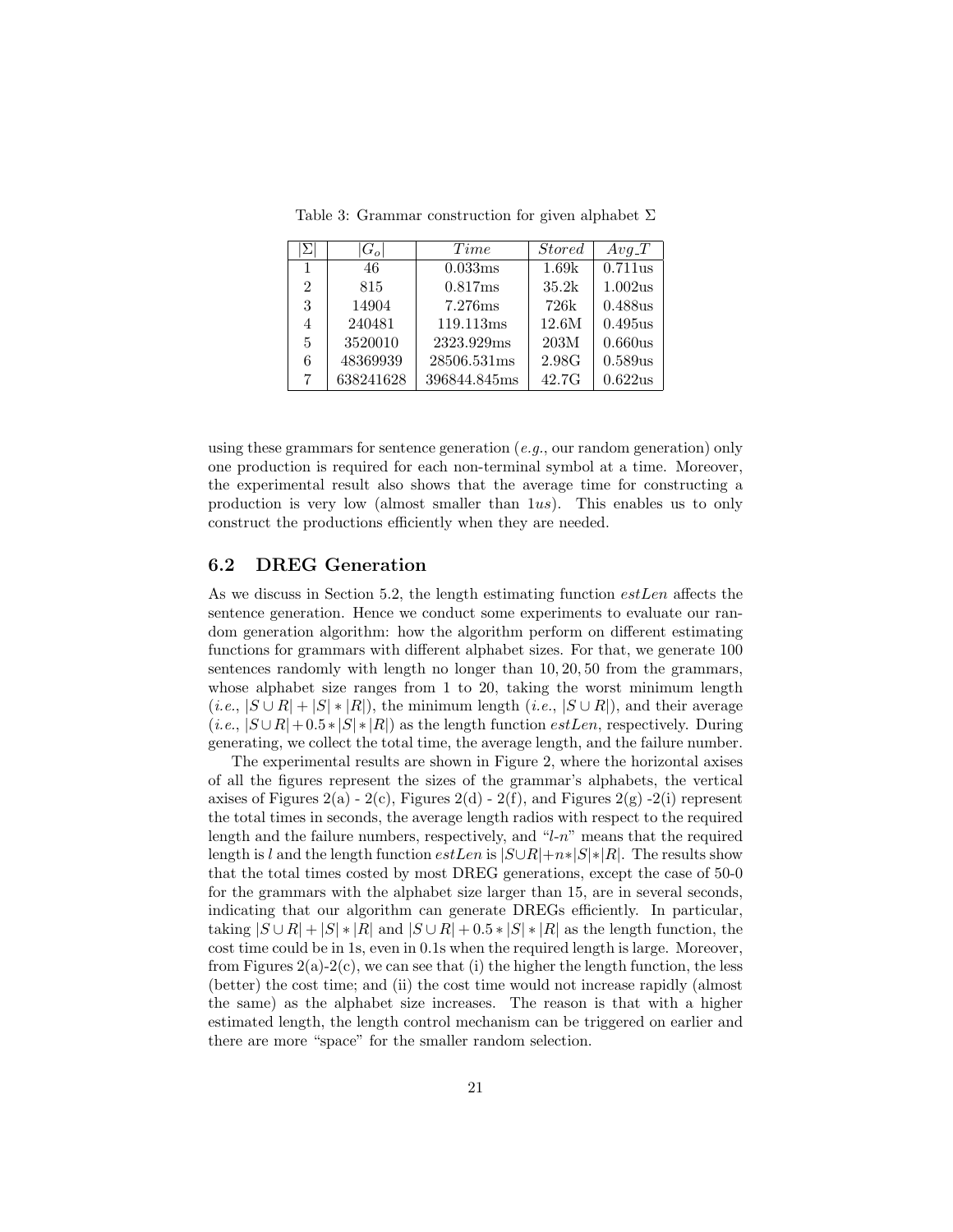

Figure 2: Results for different length estimations

While considering the actual lengths of the generated sentences, from Figures  $2(d)-2(f)$ , we can see that the average lengths of most DREG generations account for more than 60% of the required ones. In particular, taking the minimum length as the the length function performs best such that the average length of the generated DREGs is quite close to the required one. Moreover, different from the cost time, the higher the length function, the smaller (worse) the average length.

Finally, due to the same reason as for the cost time, the higher the estimated length, the less the failure number. Indeed, the failure number contributes to the cost time. Figure 2(i) shows that with  $|S \cup R| + |S| * |R|$  and  $|S \cup R| + 0.5 * |S| * |R|$ for the length function, the failure number is no more than 100 to generate sentences with length no longer than 50.

As a conclusion, we suggest the average minimum length (*i.e.*,  $|S \cup R| + 0.5*$  $|S| * |R|$ ) as the estimated length function in practice, taking both the cost time and the average length into account.

Finally, we would like to see how our algorithm perform to generate long sentences from large grammars as well. So we try to generate 100 sentences with length no longer than 500 for grammars whose alphabet size ranges from 21 to 27<sup>2</sup>. Table 4 shows the experimental results, where  $|\Sigma|$  denotes the size of alphabet  $\Sigma$ , TTime denotes the total time in seconds for the random generation, Failure denotes the failure number during the generation, and ALen denotes the average length of the generated sentences, respectively. The results shows that our algorithm is still effective to generate long sentences from large grammars:

<sup>2</sup>From 28, due to the Java heap space, the generation fails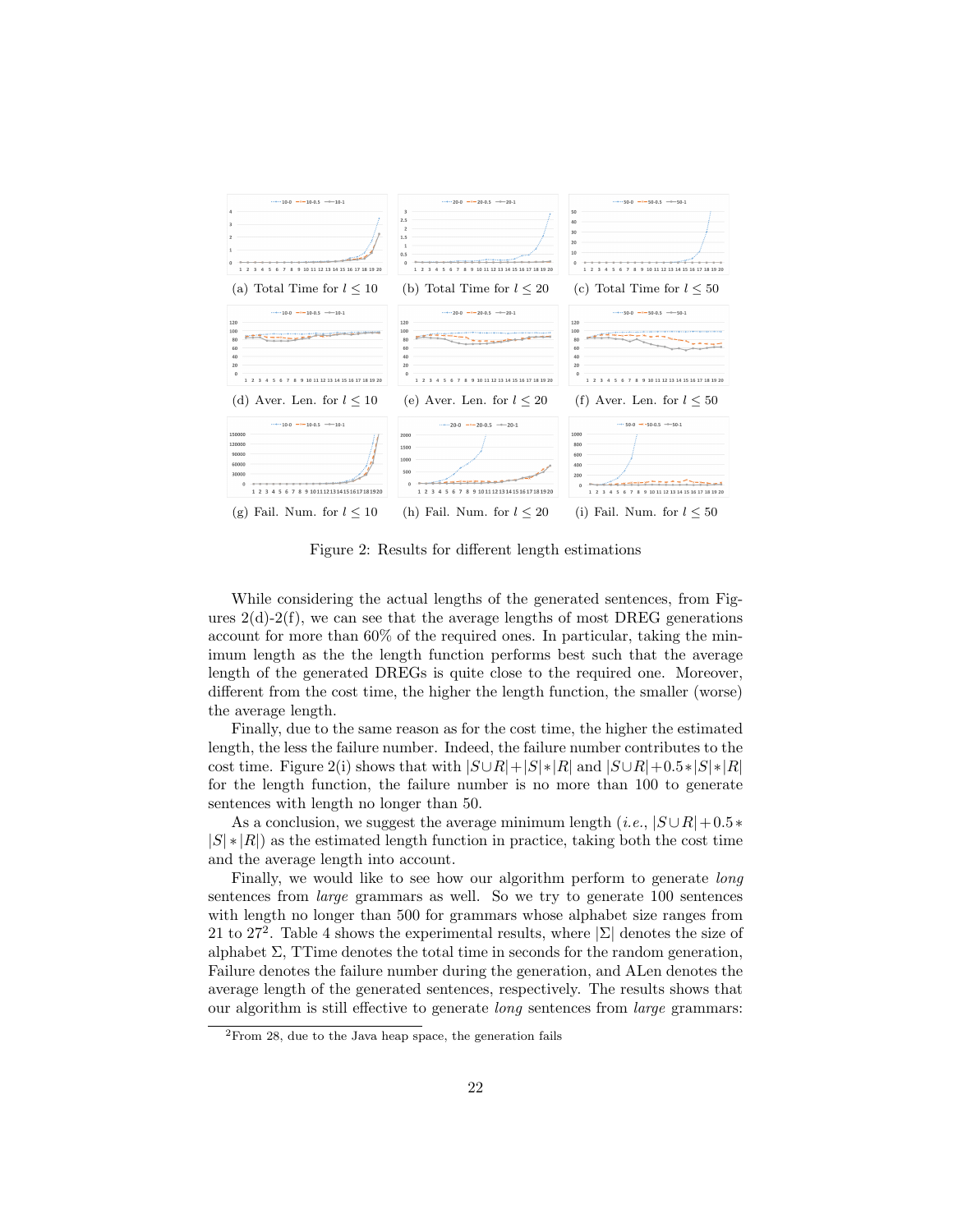Table 4: Results for  $Len < 500$ 

|    | TTime   | Failure | ALen   |    | <b>TTime</b> | Failure | ALen   |
|----|---------|---------|--------|----|--------------|---------|--------|
| 21 | 8.540   |         | 357.58 | 22 | 9.085        |         | 360.49 |
| 23 | 15.943  |         | 359.42 | 24 | 34.888       |         | 350.48 |
| 25 | 64.419  |         | 350.21 | 26 | 132.174      |         | 346.57 |
| 27 | 583.298 |         | 335.8  |    |              |         |        |

generating a DREG with length no longer than 500 from a grammar with alphabet size 27 is about 5.833s on average. We also found that the cost time rises as the alphabet size increases. However, thanks to the estimated function we take, the failure number is very few (almost 0), which indicates that the cost time is almost caused by the essential generation. Moreover, the average lengths still account for more than 60% of the required lengths.

#### 6.3 Comparison with the RE Algorithm

In this section, to evaluate the efficiency of our algorithm, we compare our algorithm with the RE one, namely, to generate regular expressions (RE for short) first using a random sentence generator for RE and then select those deterministic ones [9]. To avoid the time caused by the pre-proceedings, we take the simplest random generation algorithm, namely Hanford's algorithm [34], as the RE generator. We also adopt the length control mechanism [44] to ensure the termination. In detail, the RE generator takes as input the grammar for REs:  $R \to a_i | R R | R o R | R + | R ? | \varepsilon$ , where  $a_i$  represents any symbol in alphabet and  $o$  denotes the alternation. The RE generator starts with the nonterminal  $R$ and selects a rule for each nonterminal randomly during generation. Meanwhile, the RE generator counts the current length of the generated sentential form. If the current length exceeds the given one, then the RE generator starts to select the terminal rules  $R \to a_i$  randomly.

First, we try to generate sentences of the same length from grammars with different sizes to compare our algorithm and the RE one. To do that, from the grammars with alphabet size from 1 to 26, we first use our algorithm to generate 100 sentences with length no longer than 50, and then use the RE one to generate 100 sentences whose lengths are exactly the same as the corresponding average length of the sentences generated by our algorithm. The results are shown in Figure  $3(a)$ , where the horizontal axis represents the sizes of the grammar's alphabets and the vertical axis represents the total times in seconds costed by our algorithm and the RE one. The results show that our algorithm is much more efficient than the RE one, especially for the grammars with small alphabet. There are two factors that make the RE algorithm inefficient<sup>3</sup>: one is the very

<sup>3</sup> If some other algorithms, such as Hickey and Cohen's algorithm [35], were used, the pre-proceedings could be another factor.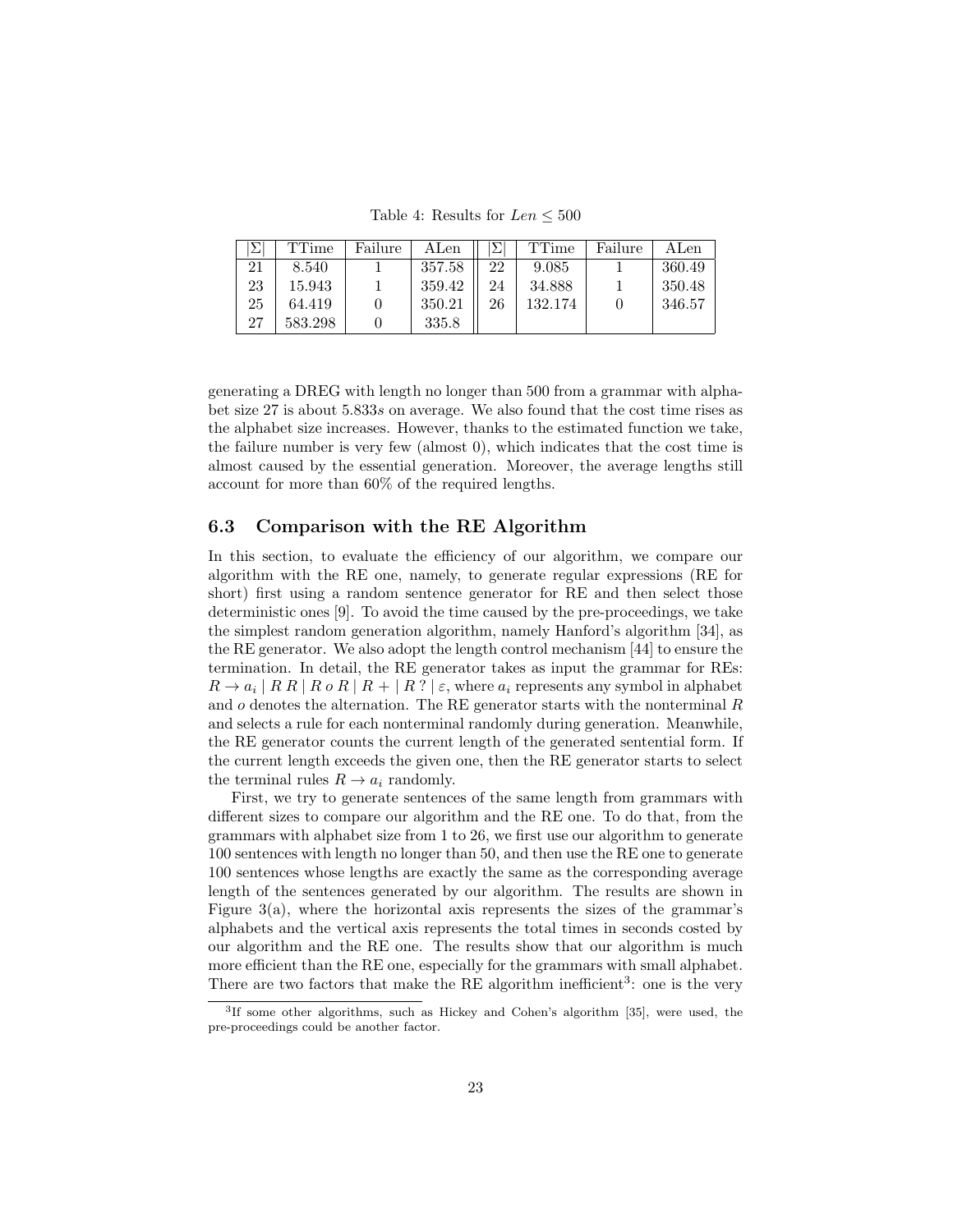

Figure 3: Comparison between ours and the RE algorithm

low ratio of DREGs in regular expressions (e.g, to generate 100 DREGs with length 50 from grammar with alphabet size 26 needs about 8618 REs with a radio 1.2%) and the other is the determinism checking, which has to be done for every RE. While our algorithm generates DREGs directly such that these two factors are absent, yielding an efficient generator. Moreover, if the required length 50, rather than the average length from our algorithm, was used for the RE algorithm, then it would cost much more time (see the following experiment), even that the algorithm could not terminate in a day for the grammars with small alphabet.

Next, we also compare our algorithm with the RE one by generating sentences with different lengths from the same grammar, for example, the one with alphabet size 26. First, we use our algorithm to generate 100 sentences with length no longer than a given length, ranging from 50 to 150, and then proceeds as the above experiment. Figure 3(b) shows the results, where the horizontal axis represents the given length restricted on sentences and the vertical axis is the same as Figure  $3(a)$ . The results show that as the given length increases, the times costed by the RE one increase rapidly, such that it cannot generate a DREG with length bigger than 100 in an hour. In particular, when the given length is much longer than the alphabet size, it cannot generate a DREG in a day. This is mainly due to the probability that the generated regular expressions are deterministic is decreased very quickly, as the given length increases. On the contrary, thanks to the estimated function, our algorithm still performs well: (i) it generates the required DREGs with length no longer than 50 in 1 second; and (ii) the cost time seems linear on the required length.

The above results show that RE generators are not feasible for generating DREGs, and our algorithm is quite efficient for generating DREGs. Due to the simplicity (fewer pre-proceedings) and the randomness (the very low ratio of DREGs in RE) of the RE algorithm we select, we can conclude that our algorithm cannot be replaced by any RE generation algorithm.

#### 6.4 Application of DREG Generator

As mentioned in Section 1, an automatic generator of DREGs is indispensable in practice. In this section, we present the application of our DREG generator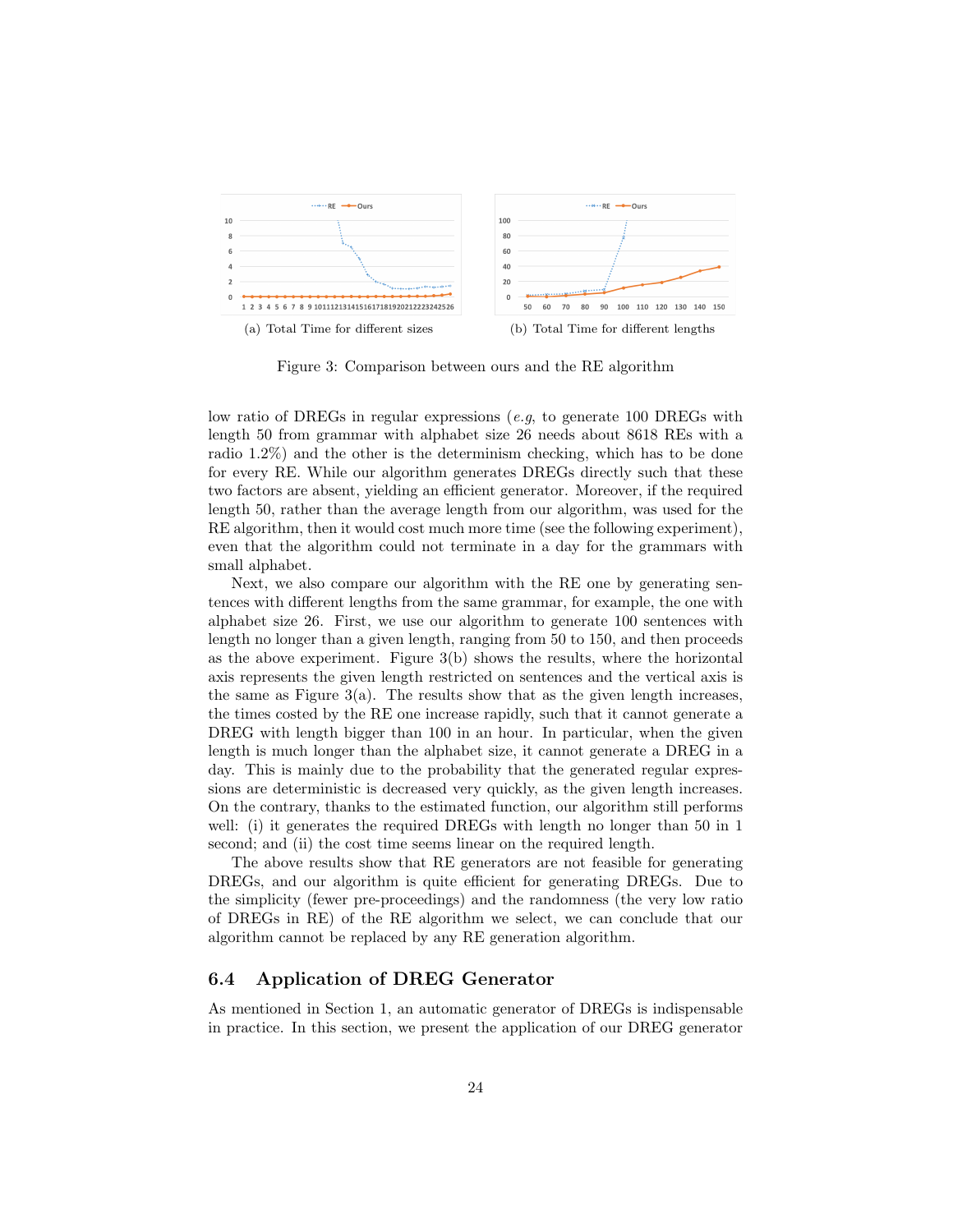Table 5: Results for the inclusion checker

| RLen-      | ALen    | LMax       | LMin | <b>GTime</b> | <b>CTime</b> |
|------------|---------|------------|------|--------------|--------------|
| 50         | 39.504  | 50         | 19   | 0.820        | 0.231        |
| 100        | 72.245  | 100        | 25   | 10.294       | 0.360        |
| 150        | 122.278 | 150        | 34   | 35.106       | 0.493        |
| <b>200</b> | 159.594 | <b>200</b> | 54   | 43.301       | 0.546        |

in the inclusion checker for DREGs in [47].

The inclusion checker presented in [47] implemented two inclusion algorithms, both of which take two DREGs  $r_1, r_2$  as input and return true if  $r_1 \subseteq r_2$  and false otherwise. To evaluate the inclusion checker, many DREGs of different lengths are required. However, due to the inefficient generation (*i.e.*, the RE generator), the inclusion checker are evaluated only on DREGs with length no more than 30. Here we use our DREG generator to generate long DREGs from the grammar with alphabet size 26 and use these DREGs to evaluate the inclusion checker further. In detail, similar to [47], we first generate 100 pairs of DREGs with length no longer than 50, 100, 150 and 200 respectively, then apply the inclusion checker on these 100 pairs of generated DREGs, wherein we account the average length of the generated DREGs, the generated time, and the checking time. Table 5 gives the experimental results, where RLen and ALen denote the required length and the average length of the generated sentences respectively, LMax and LMin denote the maximum and the minimum of the sentence lengths respectively, GTime and CTime denote the times in seconds costed by the generation and by the checking respectively. The results shows that the inclusion checker still works effectively on DREGs with length no longer than 200.

This experiment demonstrates that our DREGs generator can help to evaluate the inclusion checker. We believe our generator can be used in some other applications which require automatic generation of DREGs, and thus is useful in practice.

## 7 Conclusion

In this paper, we gave syntactic grammars for DREGs, and showed that the class of DREGs is context-free. Each production of the grammars is of the form  $X \to a_i | \varepsilon, a_i \in \Sigma$  (base) or  $X \to Y$  uo (unary operators) or  $X \to Y$  bo Z (binary operators), where uo denotes the unary operators and bo the binary operators. Each nonterminal symbol is of the form  $X^{S,R,\alpha,\beta}$  which defines the language  $L(X^{S,R,\alpha,\beta}) = \{r \in \overline{\mathrm{DREGs}} \mid \mathsf{First}(r) = S, \mathsf{followLast}(r) = R, \lambda(r) = \alpha, \mathcal{P}(r) = \emptyset\}$ β}. We showed that  $L(X^{S,R,\alpha,\beta})$  is the intended language.

We further designed a random generator for DREGs. The generator does not construct the whole grammar, instead it constructs productions only when they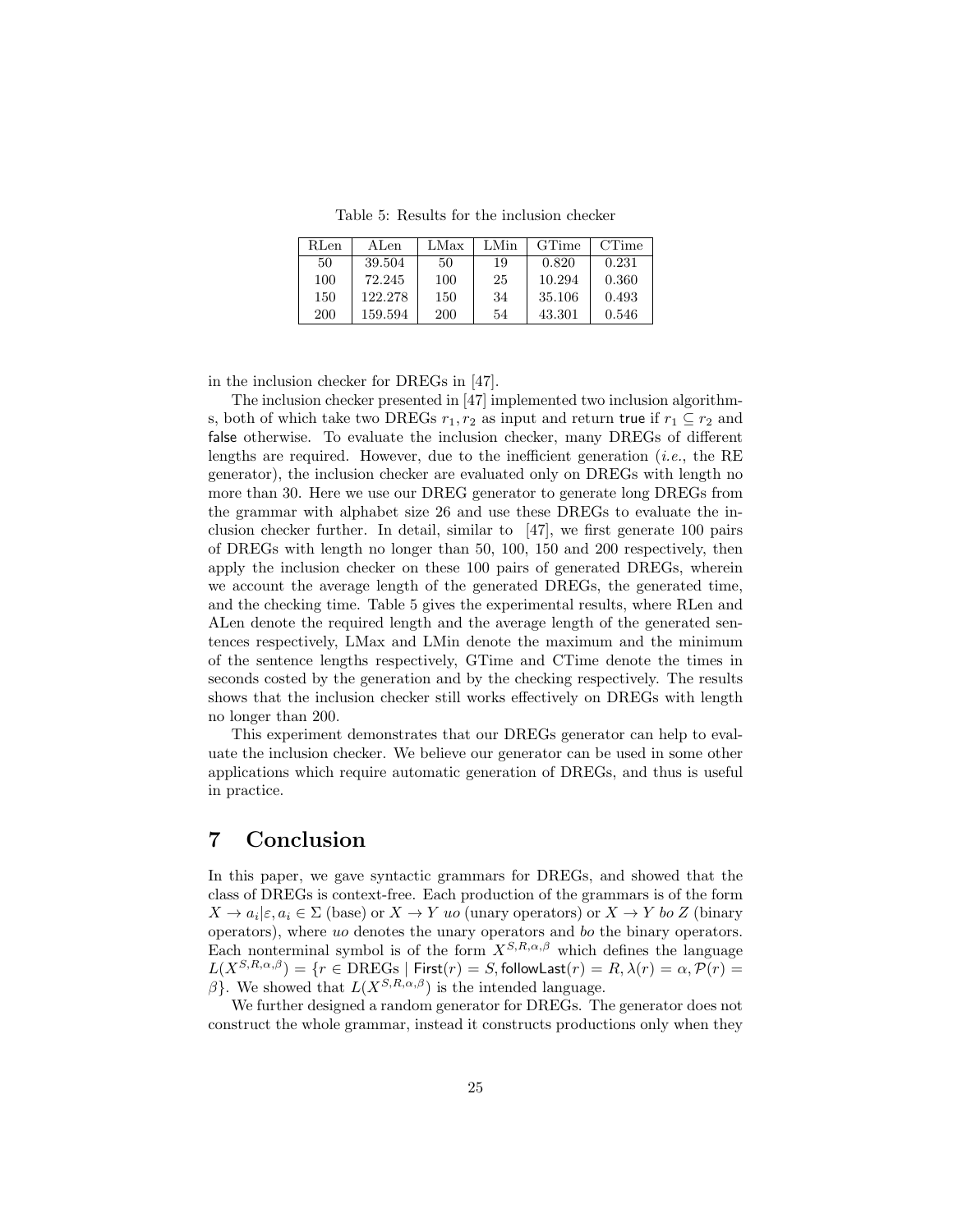are needed. Further, it imposes a conservative length condition and a length control mechanism. These ensure the efficiency of the generator. Experiments showed that the generator is efficient and useful in practice.

In the future, there are several work to be done. (1) Further studies of grammar constructions as started in this paper. It is possible to find other ways to construct the grammars, for example by using the continuing property [10], in the hope to find some smaller grammars, which remains as a future work. (2) Extending regular expressions by other operators. In this paper we are considering standard regular expressions. To include other commonly used operators, such as counting and interleaving, will be useful. (3) Optimizations, which will be quite useful for the context-free grammars for DREGs. We will examine other optimization rules to further reduce the number of productions in the grammars. (4) Other applications of the grammars. For example we will further develop a tool for helping the user to write DREG expressions, in which the use of grammars is necessary. (5) Examining practical subclasses of DREGs which may have simpler grammars than DREGs such that the use of the grammars can be more efficient. (6) Investigating the pre-processings to make guarantees about the distribution on sentences of length  $n$  by taking the symmetric similarity of DREG grammars into account. (7) Algorithms for random generation of XSDs in which the random generation algorithm for DREGs must be used.

## Acknowledgements

The idea of giving a syntax for DREGs and the initial context-free rules were developed while the first author was visiting Frank Neven. Since Neven changed research topic soon, he decided that he will not continue doing this work and we can continue the work and use the ideas created during the visit freely. So we thank Frank Neven for this. We also thank Wim Martens for fruitful discussion about an early version of this paper. This work is supported by the National Natural Science Foundation of China under Grants No. 61472405 and 61502308, and is partially funded by Beijing Advanced Innovation Center for Big Data and Brain Computing, Beihang University.

## 8 Reference

### References

- [1] (2006). Extensible Markup Language (XML) 1.1. http://www.w3.org/ TR/xml11.
- [2] (2005). World Wide Web Consortium. http://www.w3.org/wiki/ UniqueParticleAttribution.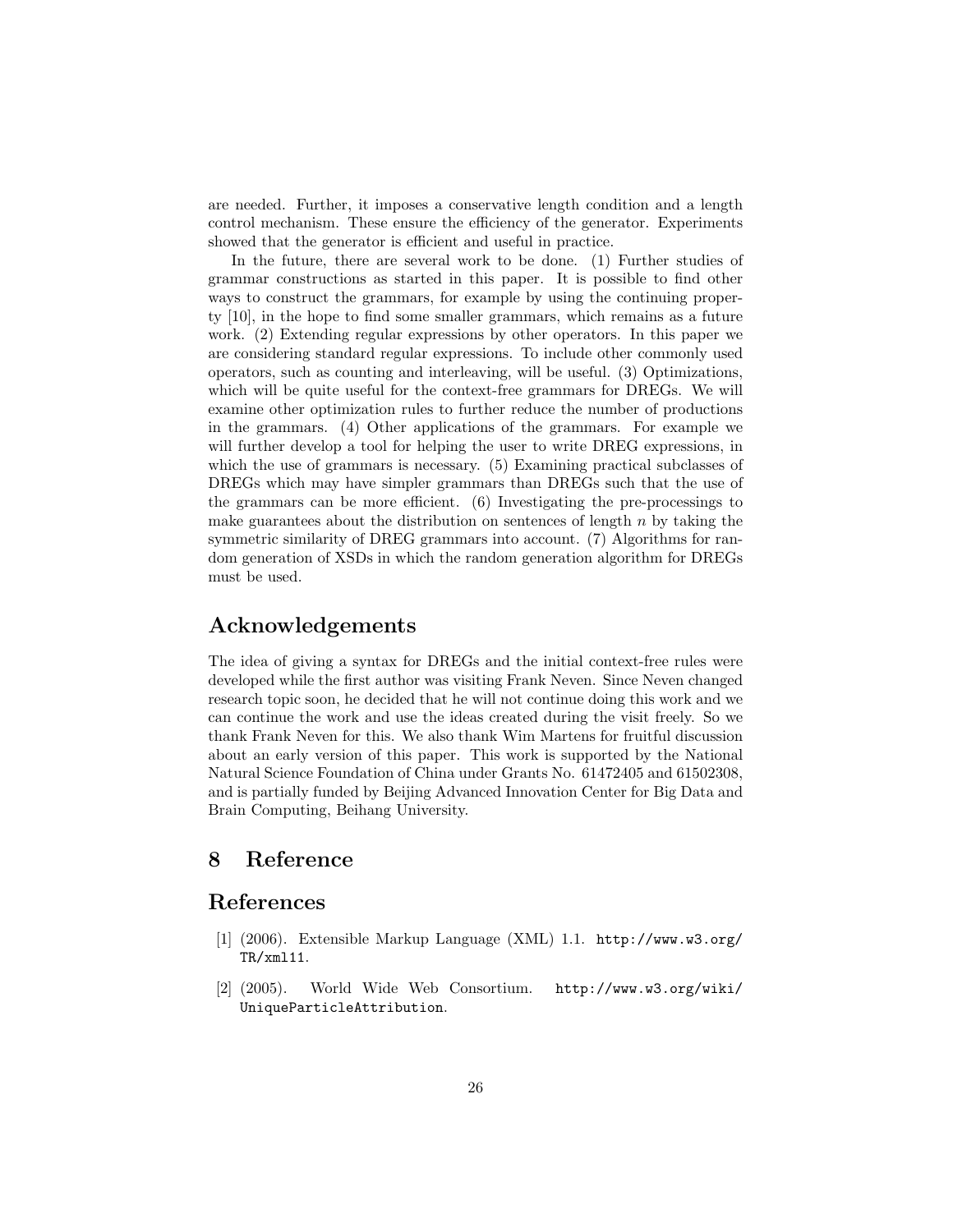- [3] Losemann, K. and Martens, W. (2012) The complexity of evaluating path expressions in SPARQL. PODS, pp. 101–112. ACM.
- [4] Huang, X., Bao, Z., Davidson, S. B., Milo, T., and Yuan, X. (2015) Answering regular path queries on workflow provenance. ICDE, pp. 375–386. IEEE.
- [5] Brüggemann-Klein, A. (1993) Regular expressions into finite automata. Theor. Comput. Sci., 120, 197–213.
- [6] Brüggemann-Klein, A. and Wood, D. (1998) One-unambiguous regular languages. Inf. Comput., 142, 182–206.
- [7] Gelade, W., Gyssens, M., and Martens, W. (2012) Regular expressions with counting: weak versus strong determinism. SIAM J. Comput., 41, 160–190.
- [8] Sperberg-McQueen, C. M. (2004). Notes on finite state automata with counters. http://www.w3.org/XML/2004/05/msm-cfa.html.
- [9] Chen, H. and Lu, P. (2011) Assisting the design of XML Schema: diagnosing nondeterministic content models. APWeb, pp. 301–312.
- [10] Chen, H. and Lu, P. (2015) Checking determinism of regular expressions with counting. *Inf. Comput.*, **241**, 302-320.
- [11] Losemann, K., Martens, W., and Niewerth, M. (2016) Closure properties and descriptional complexity of deterministic regular expressions. Theor. Comput. Sci., 627, 54–70.
- [12] Bex, G. J., Gelade, W., Martens, W., and Neven, F. (2009) Simplifying XML schema: effortless handling of nondeterministic regular expressions. SIGMOD, New York, NY, USA, pp. 731–744. ACM.
- [13] Groz, B. and Maneth, S. (2017) Efficient testing and matching of deterministic regular expressions. J. Comput. Syst. Sci., 89, 372-399.
- [14] Lu, P., Peng, F., Chen, H., and Zheng, L. (2015) Deciding determinism of unary languages. Inf. Comput., 245, 181–196.
- [15] Lu, P., Peng, F., and Chen, H. (2013) Deciding determinism of unary languages is coNP-complete. DLT, pp. 350–361.
- [16] Lu, P., Bremer, J., and Chen, H. (2015) Deciding determinism of regular languages. *Theory Comput. Syst.*, **57**, 97–139.
- [17] Latte, M. and Niewerth, M. (2015) Definability by weakly deterministic regular expressions with counters is decidable. MFCS, pp. 369–381.
- [18] Czerwinski, W., David, C., Losemann, K., and Martens, W. (2017) Deciding definability by deterministic regular expressions. J. Comput. Syst. Sci., 88, 75–89.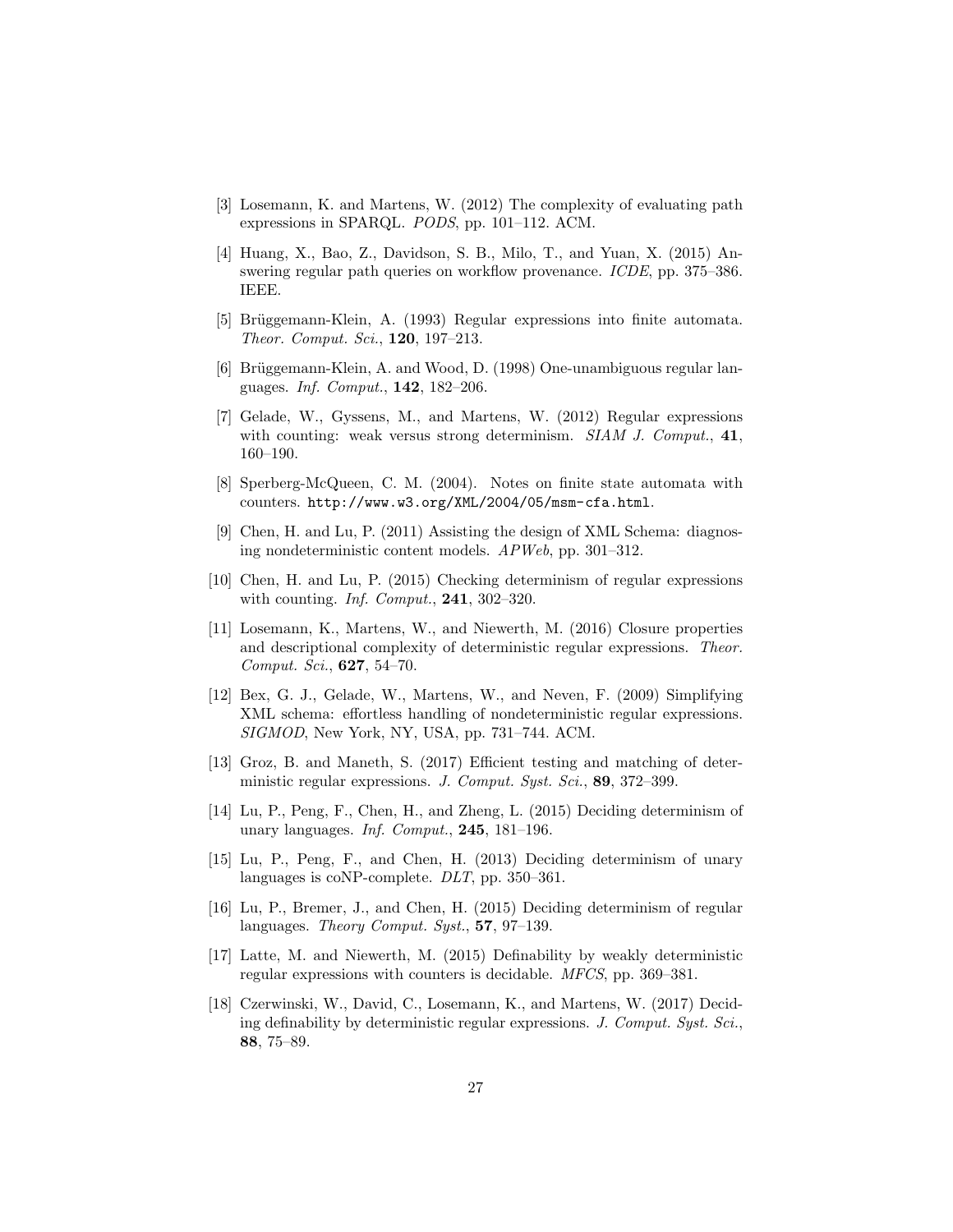- [19] Peng, F., Chen, H., and Mou, X. (2015) Deterministic regular expressions with interleaving. ICTAC, pp. 203-220.
- [20] Ahonen, H. (1996) Disambiguation of SGML content models. PODP, pp. 27–37.
- [21] Bex, G. J., Neven, F., Schwentick, T., and Tuyls, K. (2006) Inference of concise DTDs from XML data. VLDB, pp. 115–126. VLDB Endowment.
- [22] Bex, G. J., Neven, F., and Vansummeren, S. (2007) Inferring XML Schema definitions from XML data. VLDB, pp. 998–1009. VLDB Endowment.
- [23] Bex, G. J., Gelade, W., Neven, F., and Vansummeren, S. (2010) Learning deterministic regular expressions for the inference of schemas from XML data. ACM Trans. Web, 4, 14:1–14:32.
- [24] Freydenberger, D. D. and Kötzing, T. (2013) Fast learning of restricted regular expressions and DTDs. ICDT, pp. 45–56.
- [25] Kilpeläinen, P. (2011) Checking determinism of XML Schema content models in optimal time. Inf. Syst.,  $36, 596-617$ .
- [26] Kilpeläinen, P. and Tuhkanen, R. (2007) One-unambiguity of regular expressions with numeric occurrence indicators. Inf. Comput., 205, 890–916.
- [27] Hopcroft, J. E., Motwani, R., and Ullman, J. D. (2007) Introduction to automata theory, languages, and computation, third edition. Addison-Wesley.
- [28] Arnold, D. B. and Sleep, M. R. (1980) Uniform random generation of balanced parenthesis strings. ACM Trans. Program. Lang. Syst., 2, 122–128.
- [29] Mairson, H. G. (1994) Generating words in a context-free language uniformly at random. Inf. Process. Lett., 49, 95–99.
- [30] McKenzie, B. (1997). Generating strings at random from a context free grammar.
- [31] Denise, A., Roques, O., and Termier, M. (2000) Random generation of words of context-free languages according to the frequencies of letters. Mathematics and computer science. Algorithms, trees, combinatorics and probabilities. Proceedings of the colloquium, September 18–20, 2000, pp. 113–125. Birkhäuser Basel.
- [32] Dong, Y. (2009) Linear algorithm for lexicographic enumeration of CFG parse trees. Science in China (Series F - Information Science), 52, 1177– 1202.
- [33] Gelade, W. and Neven, F. (2012) Succinctness of the complement and intersection of regular expressions. ACM Trans. Comput. Logic, 13, 1–19.